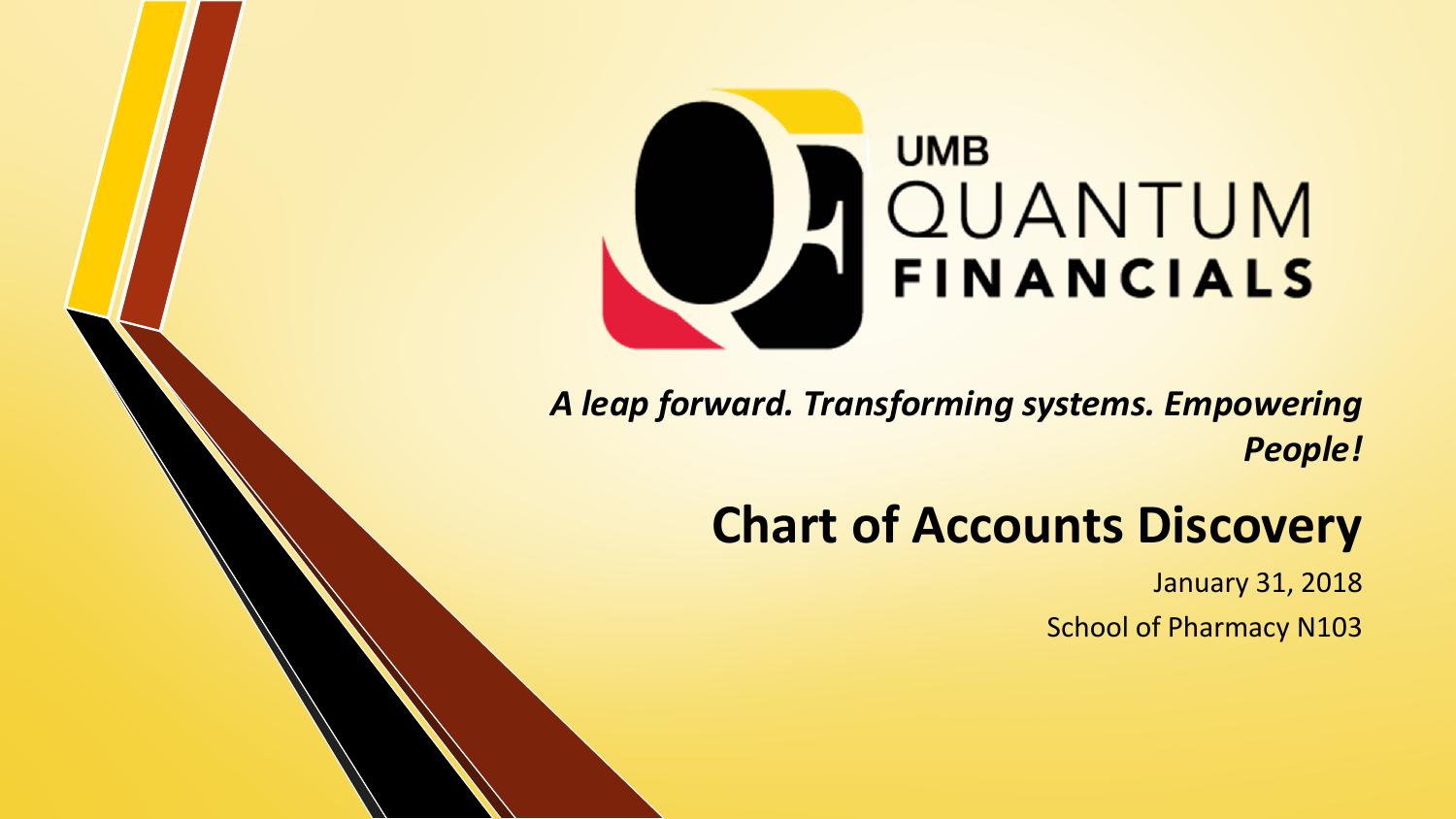#### *COA Discovery Agenda*

- $\blacktriangleright$ Introductions
- ▶ Background and Objectives
- New General Ledger (GL) Chart Of Accounts (COA)
- **Project Inventory Exercise**
- **Reporting Considerations**
- **Grants and Contracts** 
	- Next Steps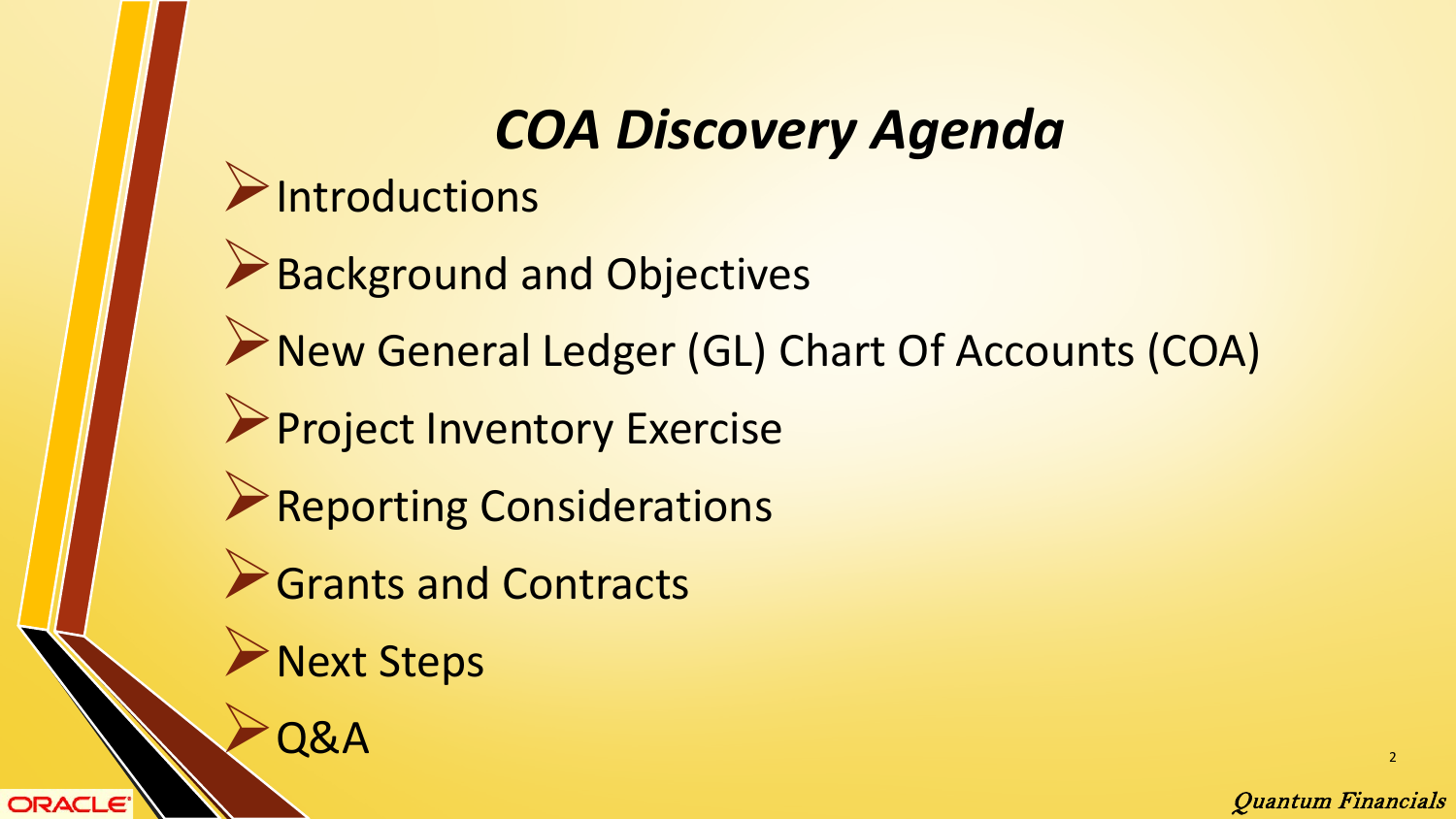# *Introductions*

**ORACLE** 

Quantum Financials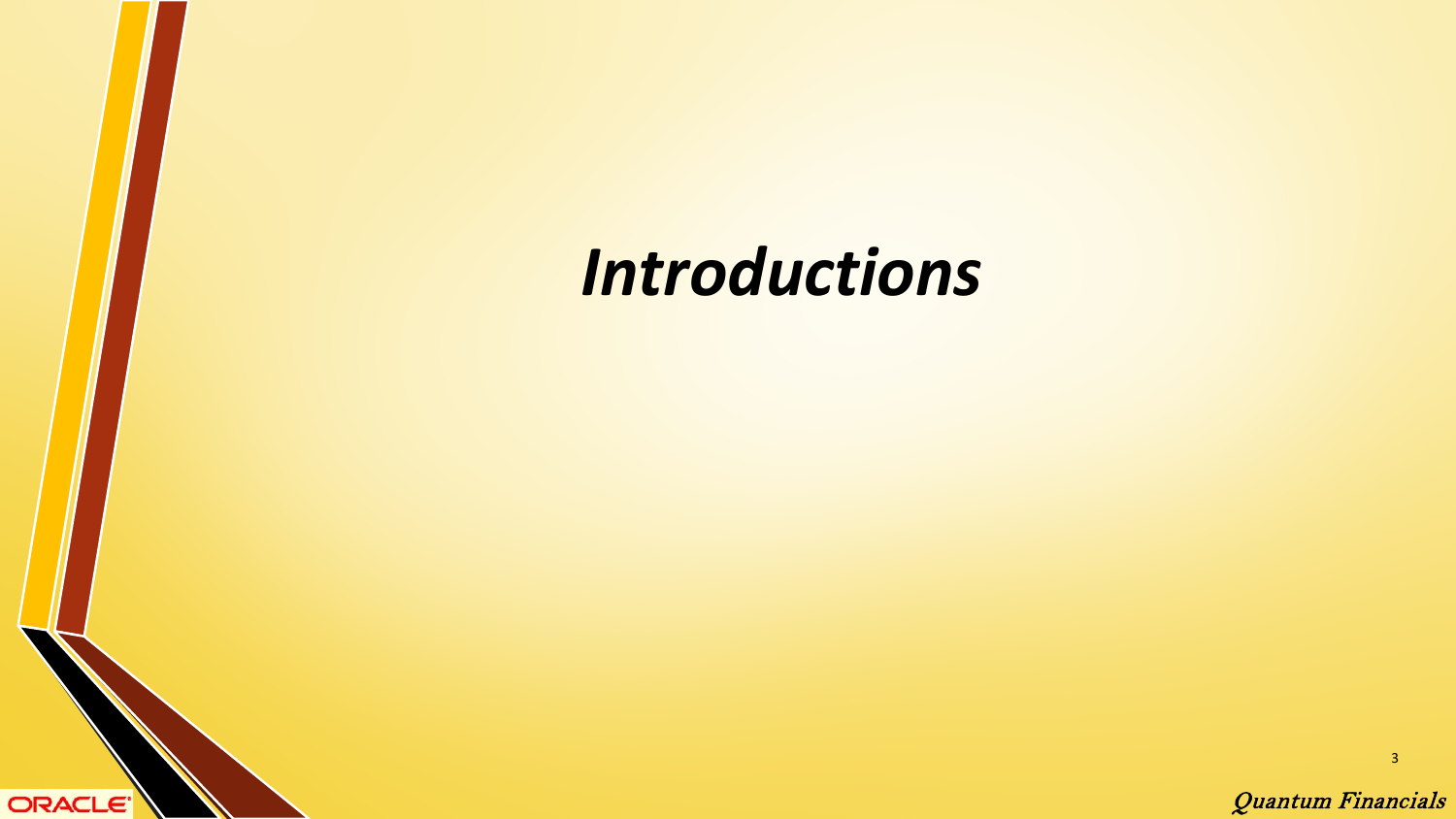### *Introductions*

Project team members who have a large stake in GL COA development- the COA group:

- Susan McKechnie- Finance Lead
- **Exam McGinley- Reporting Lead**
- Andy Flerlage- Budget Lead
- Michele Evans- Change Management Lead
- **Luke Quell- Finance Team**

**ORACLE**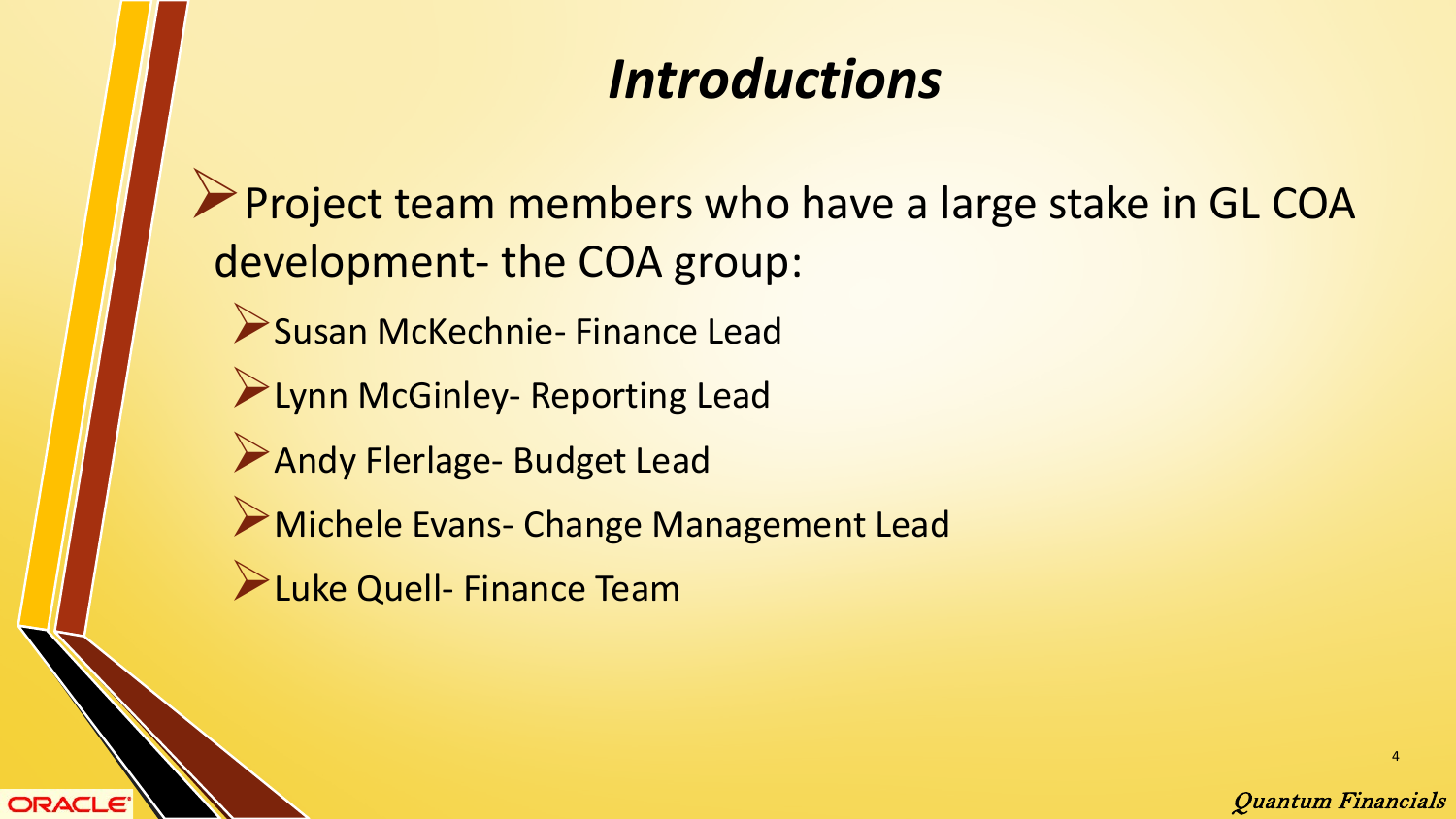### *Introductions*

**COA group has met with a number of fiscal staff from** several different departments/schools to develop the COA we have today

Changes to current structure were made as a result of these meetings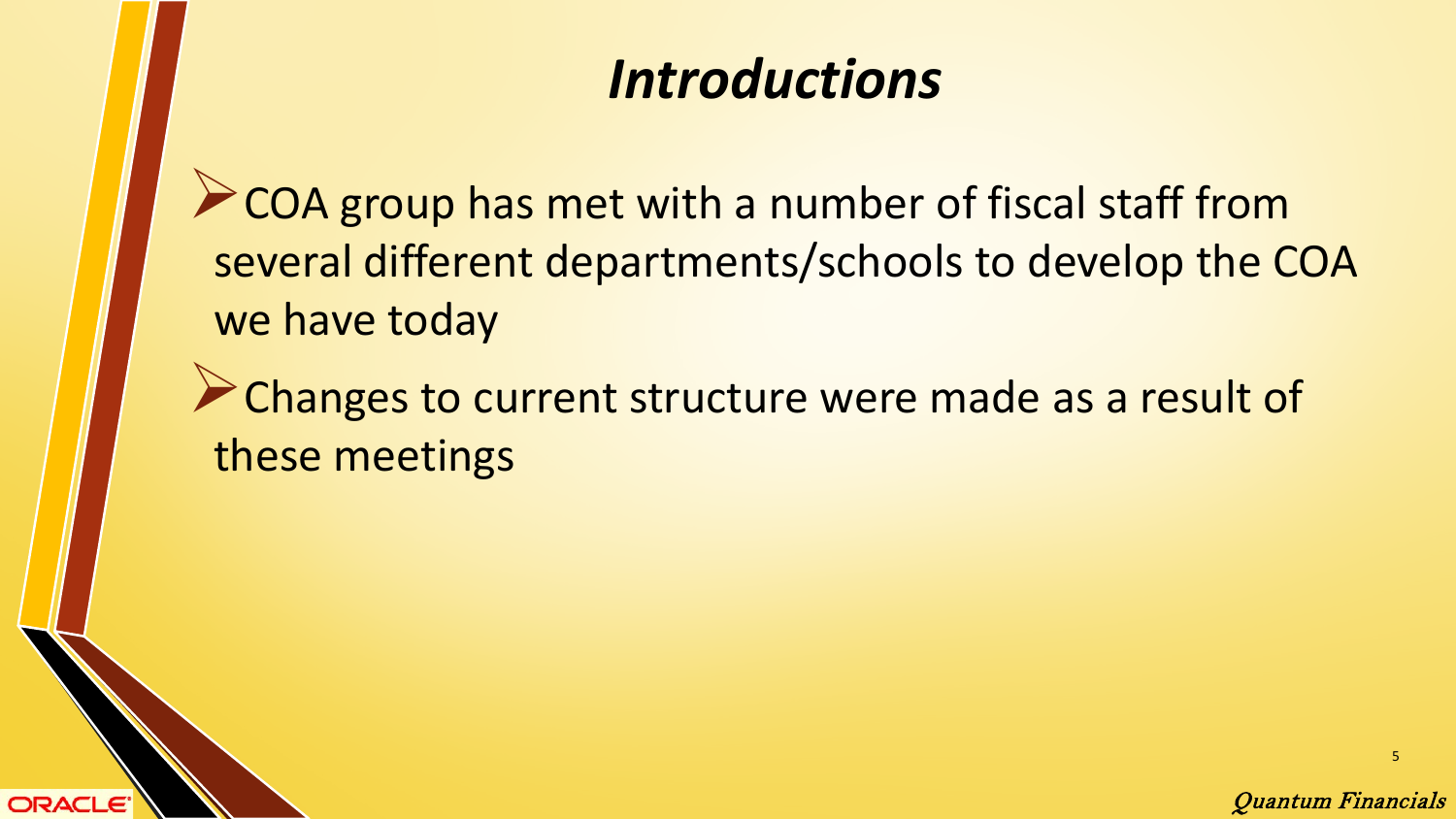# *Background and Objectives*

**ORACLE** 

Quantum Financials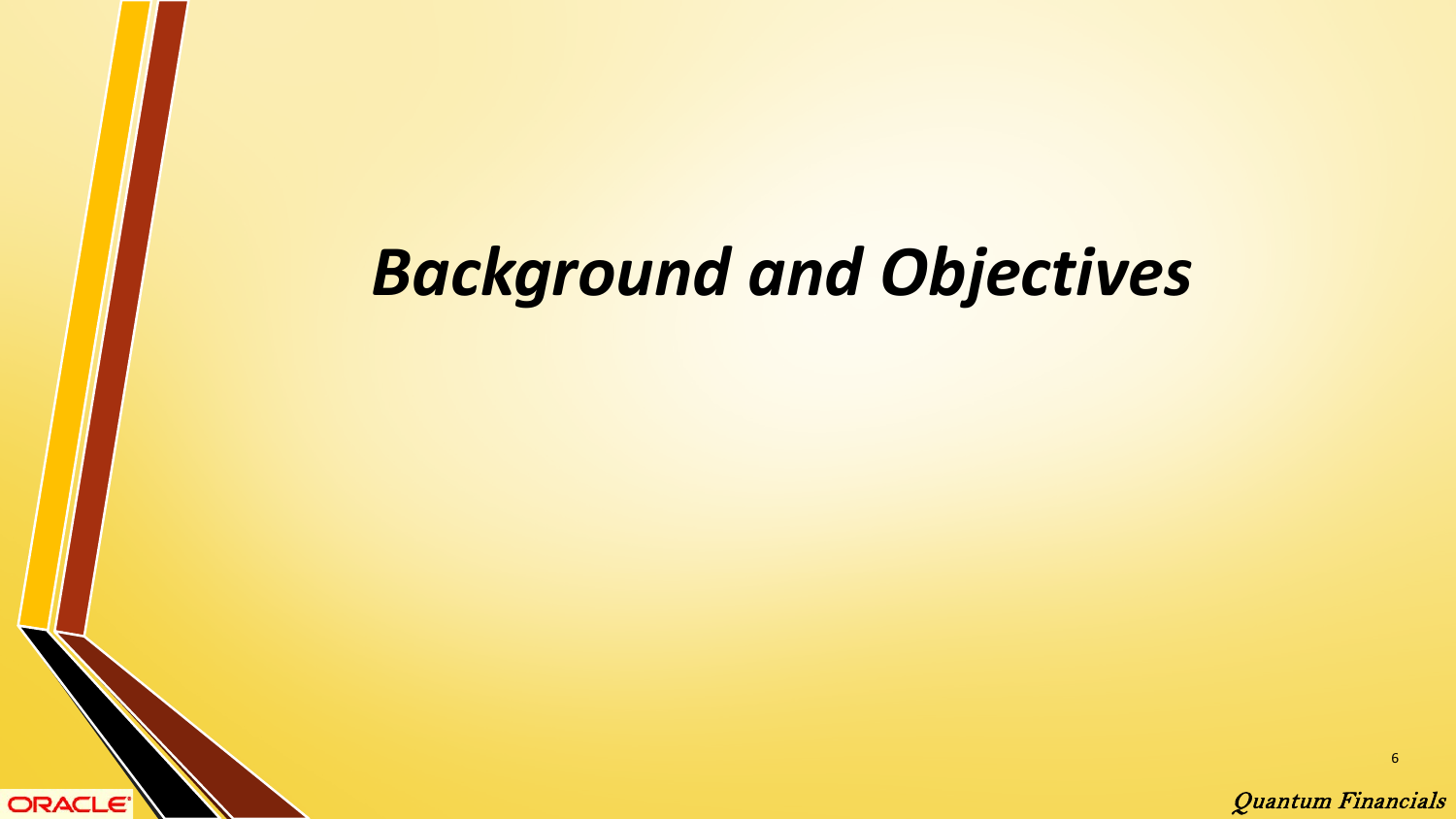## *Background*

**PImportance of COA** 

**ORACLE** 

- Backbone of any financial system
- **Created to meet a variety of reporting needs- internal and** external
- Design with flexibility in mind- accommodate growth or new requirements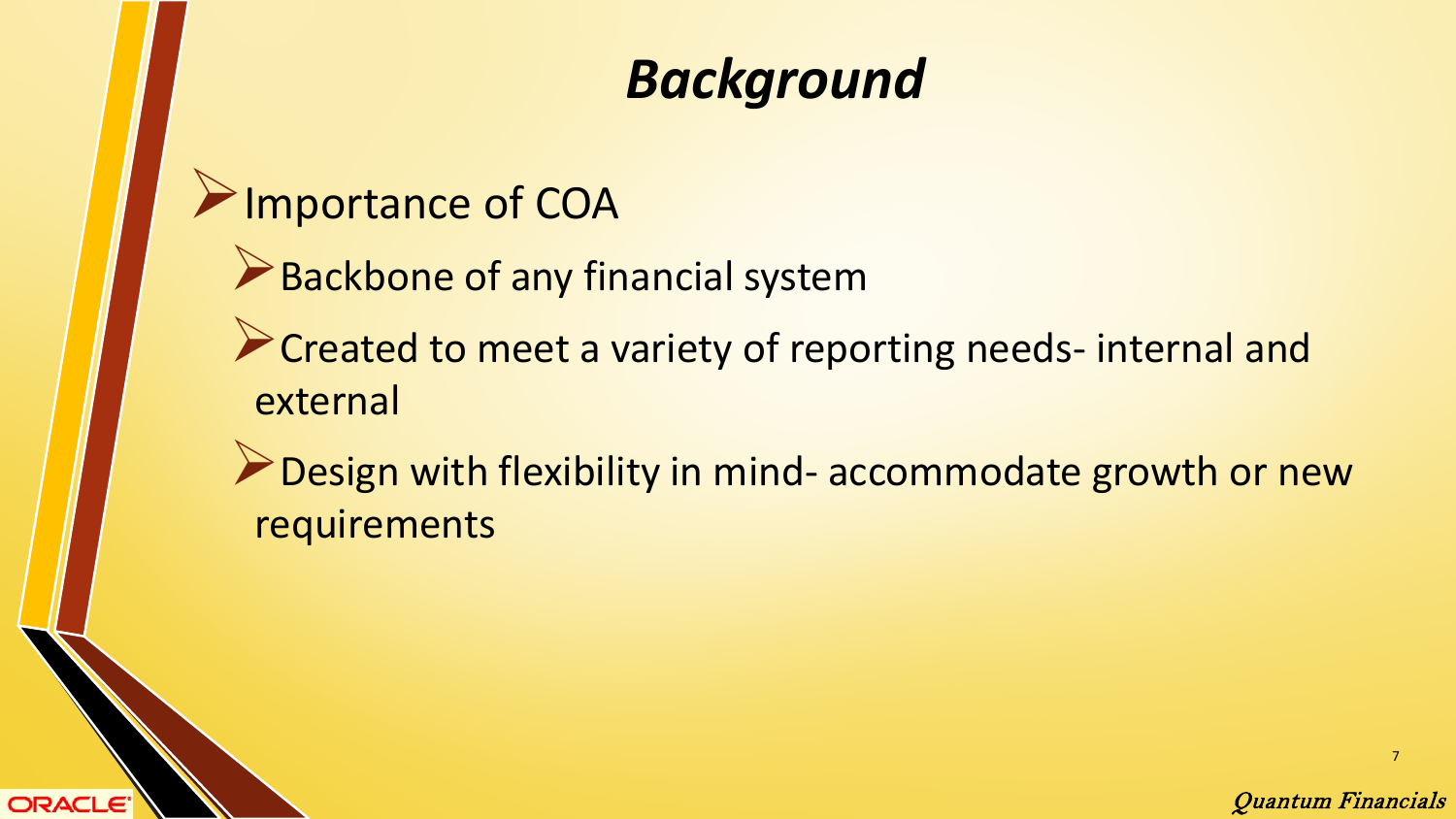## *Background*

#### Why change?

**Poracle Cloud requirements** 

How is the COA used within the system?

How is COA used to code transactions?

What does COA look like in reports?

Better reporting

**ORACLE** 

A Move towards less reliance on shadow systems and less redundancy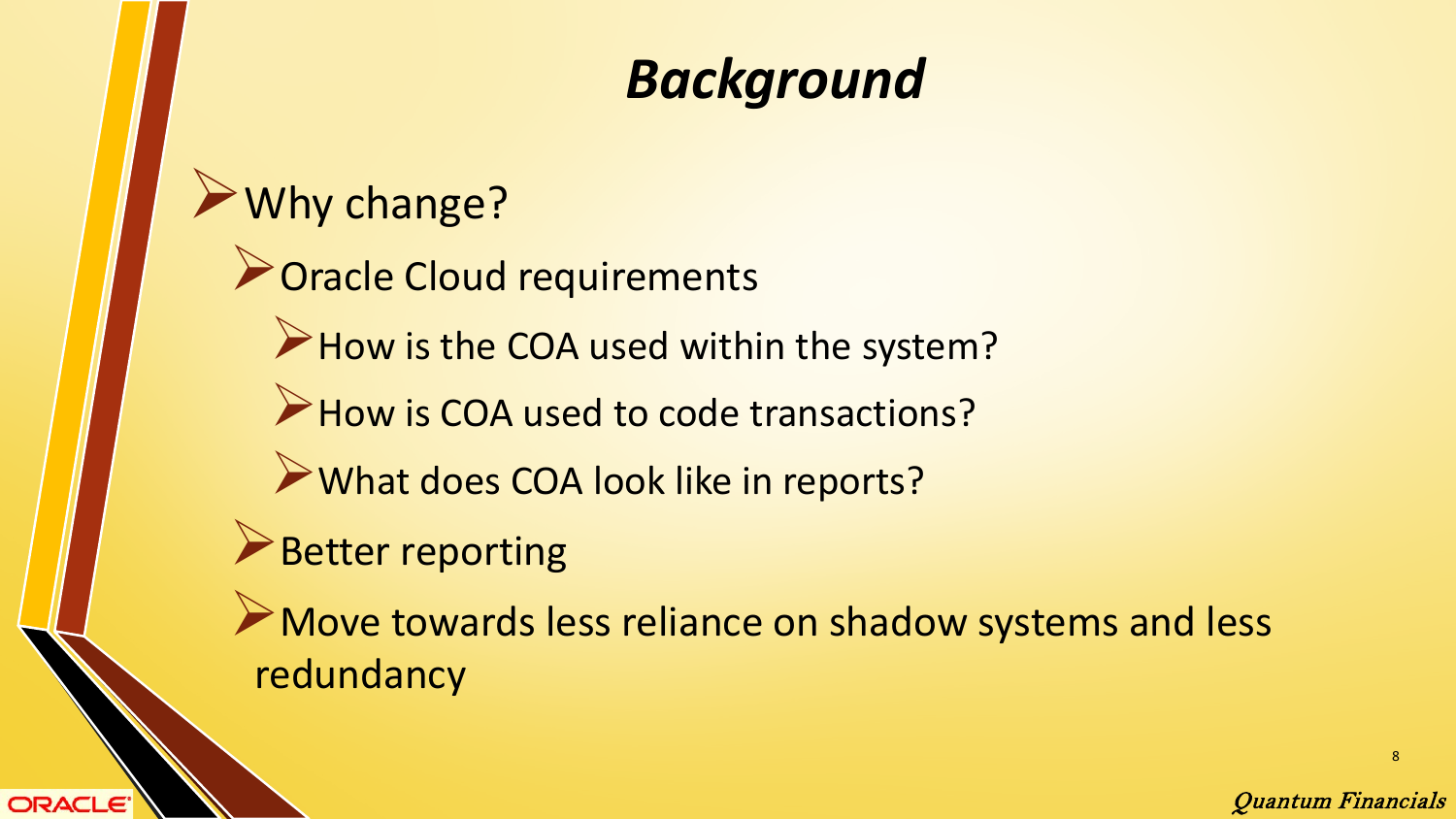## *Background*

#### What's changing?

**ORACLE** 

General Ledger COA vs. Project Portfolio Management (PPM) POETAF (where grants will live)

Primary focus today is the GL COA- i.e. non-grant accounting A few slides later on POETAF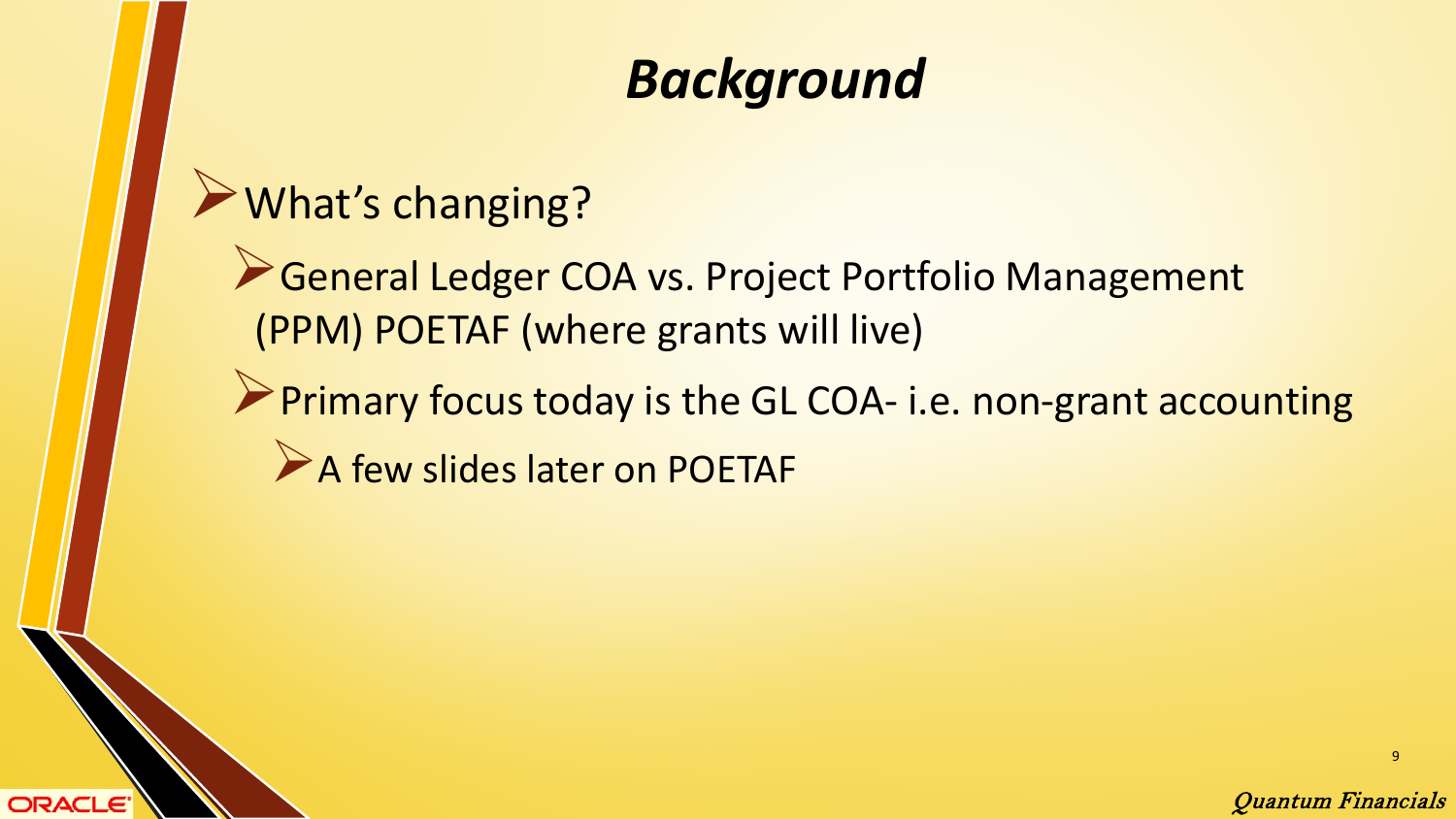## *Objectives*

- Give dept users a basic understanding of the new COA
	- There won't be a straight mapping of old to new- most mapping will require a dept decision
- **Start Project Inventory Exercise**

- Determine if we need to make any tweaks to the COA values
- **Opportunity for departments to evaluate and close old** projects in FY18
- **Prepare for future mapping exercise**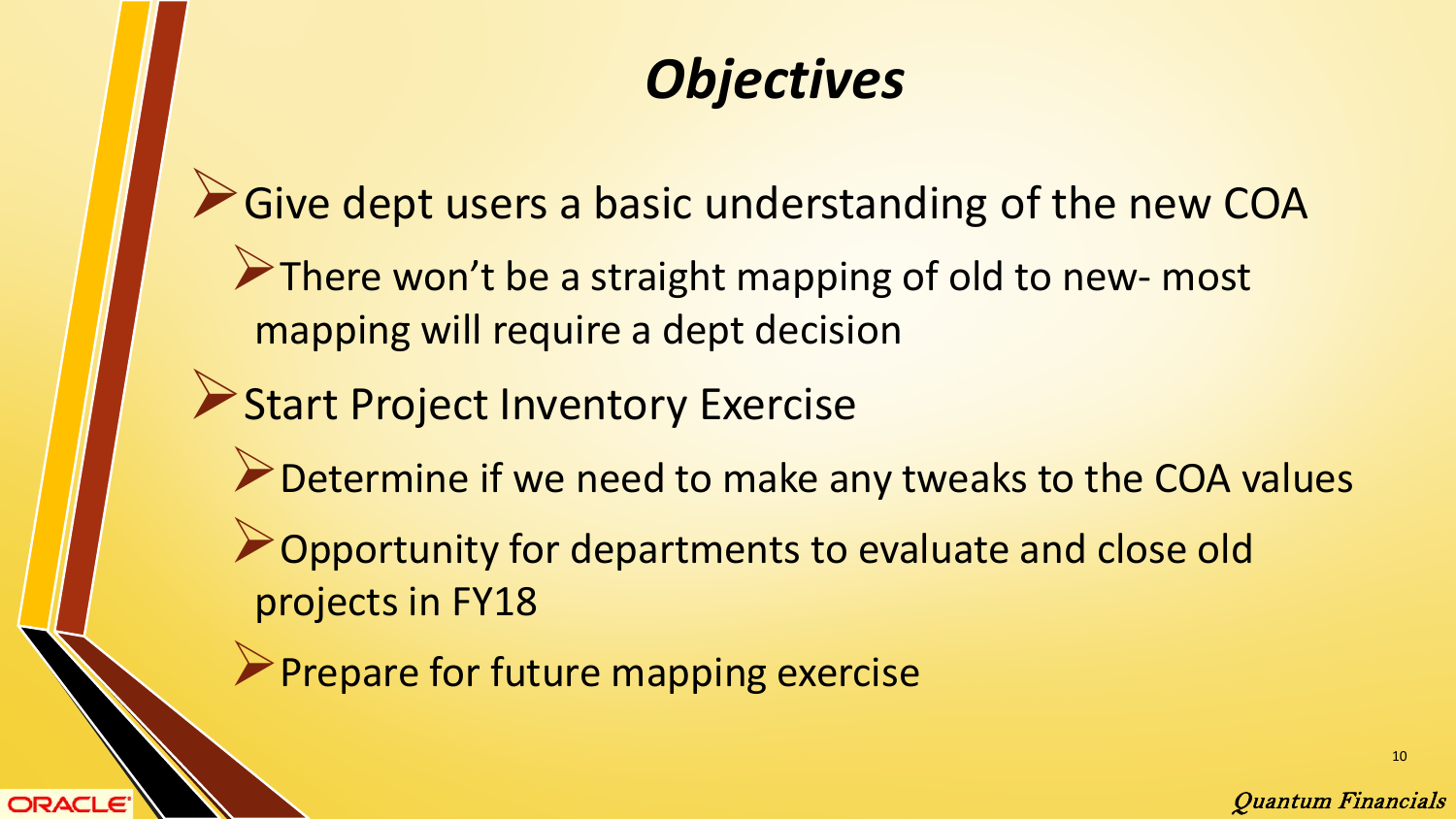# *New GL Chart of Accounts (COA)*

**ORACLE** 

Quantum Financials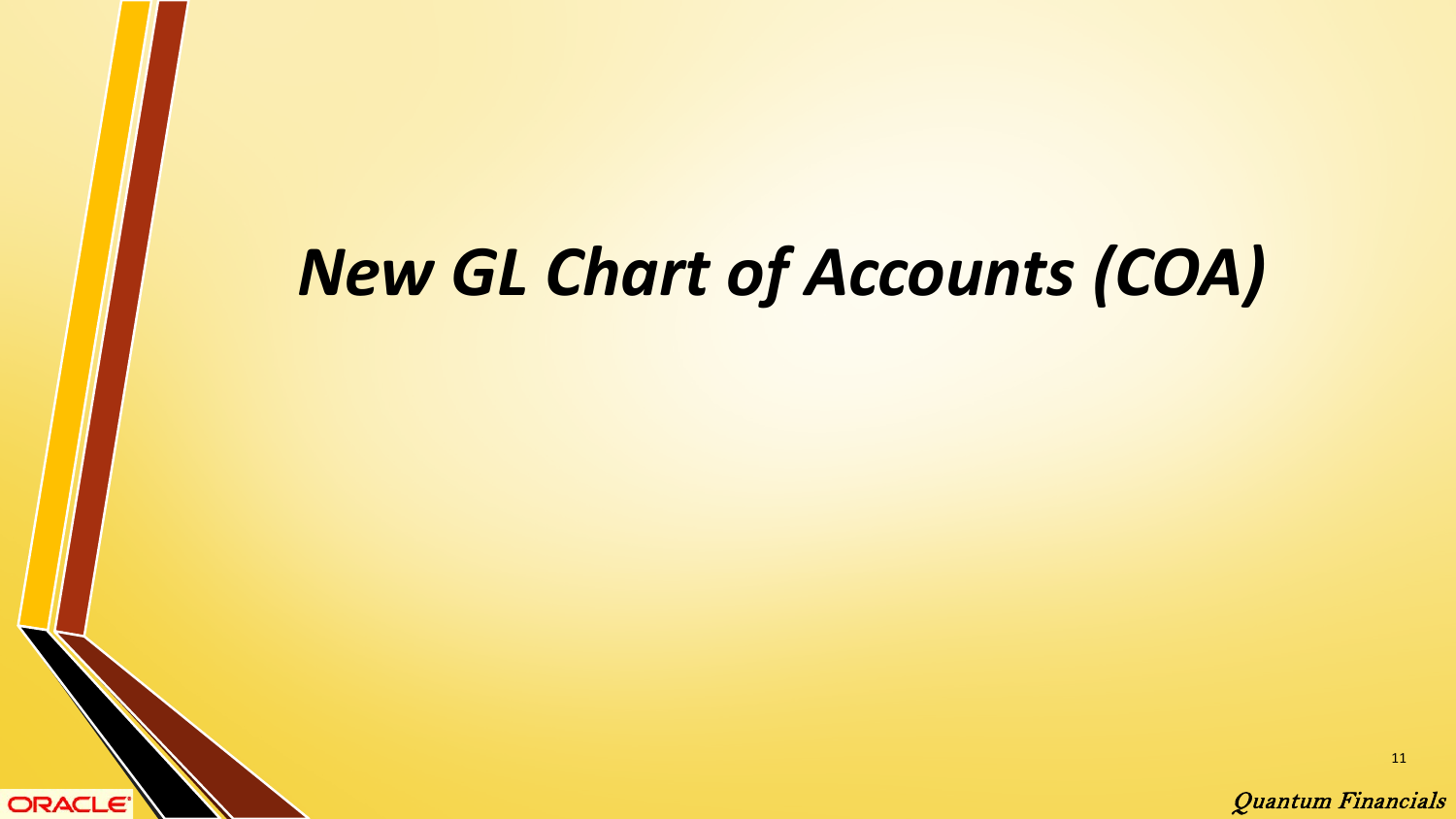- **Terminology Update** 
	- eUMB Chartfields = Quantum Segments
	- $\triangle$  eUMB Chartstring = Quantum Account
- What's changing?

**ORACLE** 

- The number and order of the segments
- The values of some of the segments
- $\triangleright$  How the account will appear in transactions and reports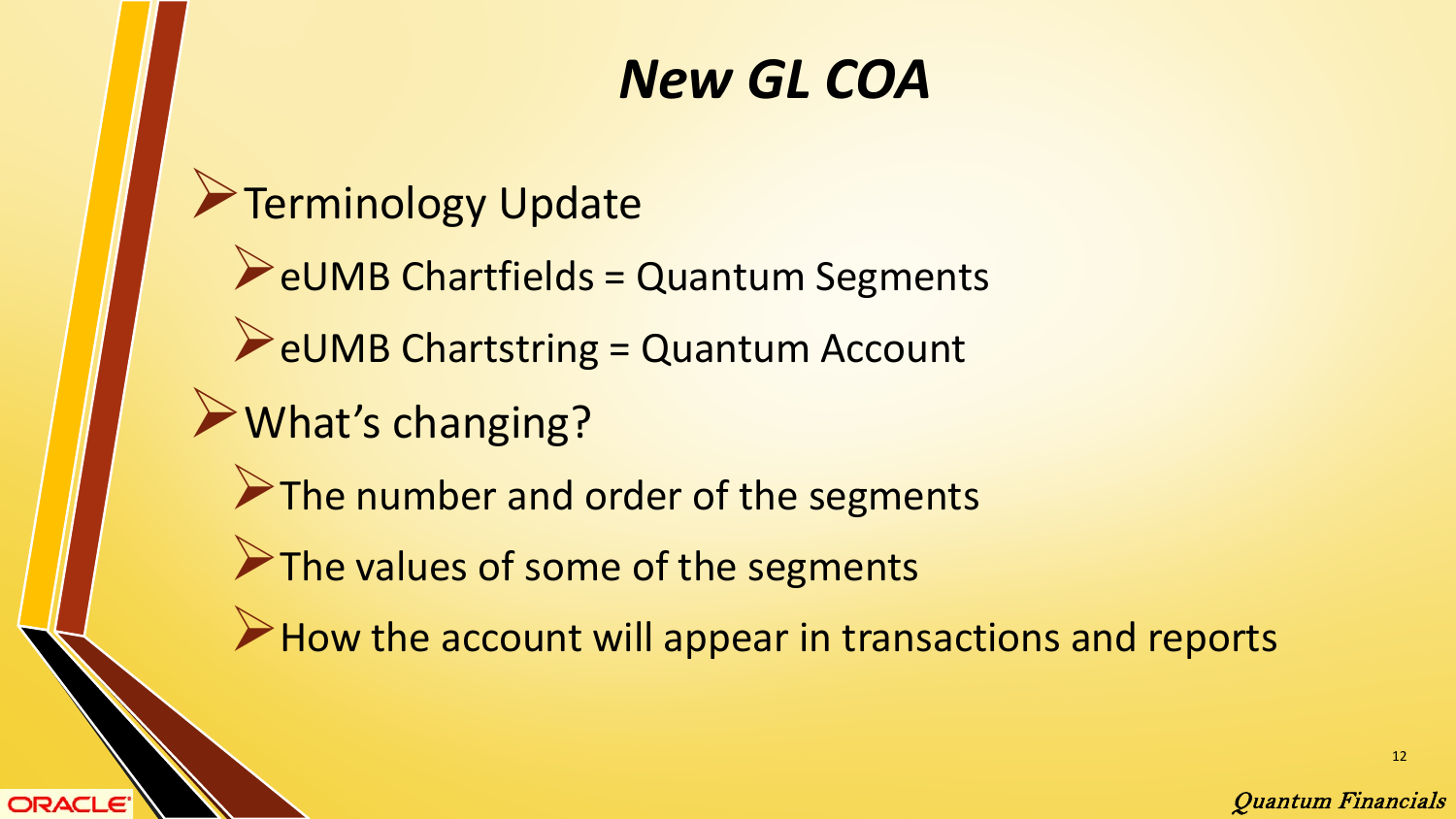The segment values are not final!

ORACLE

We are still in the process of validating our decisions and this exercise is part of the process

Some segment values have changed and some segment values will remain the same

 $\triangleright$  In eUMB we have duplicative values in some of the chartfields and we have changed that in Quantum

Quantum Financials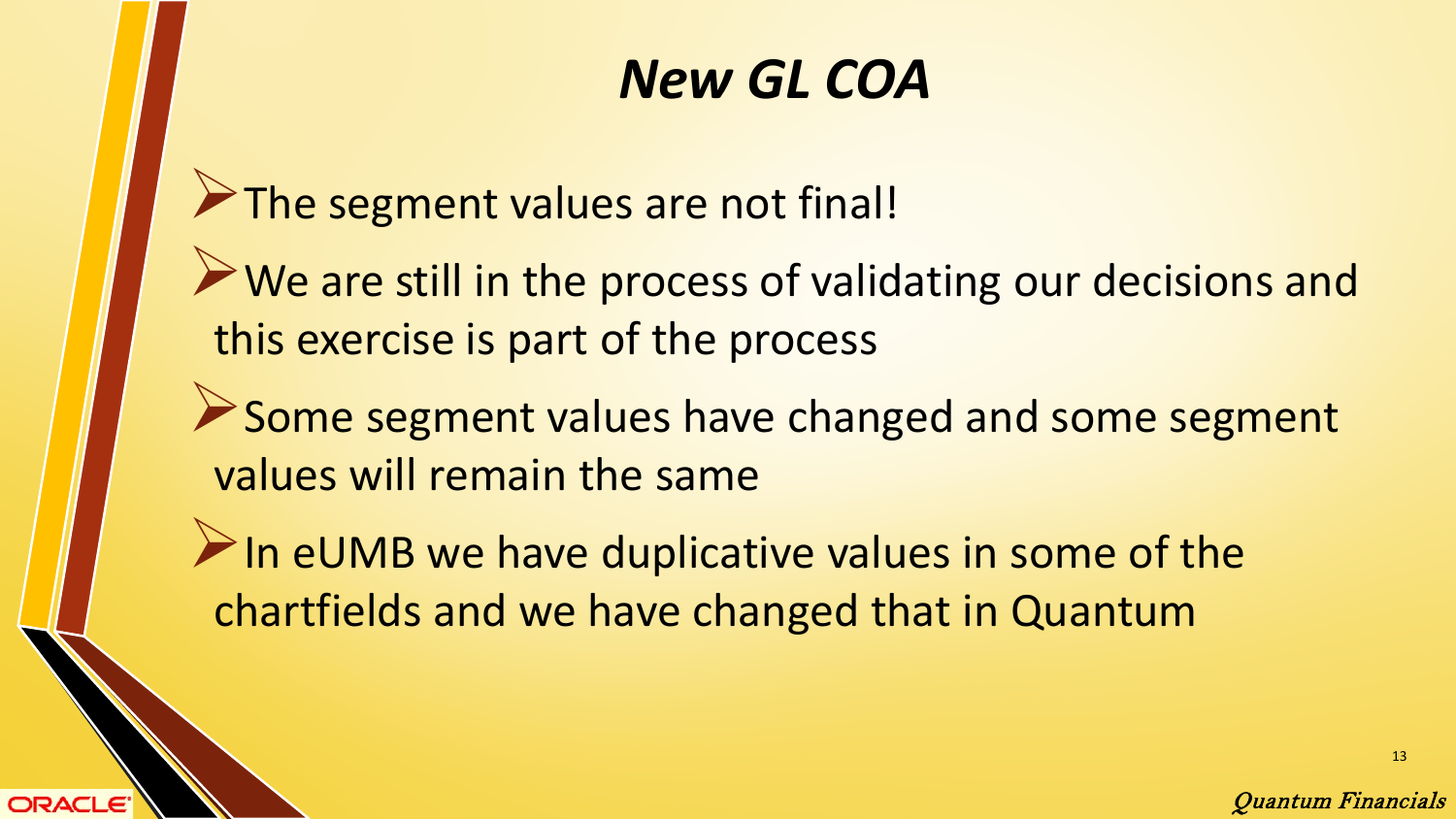| <b>Old in eUMB</b> | <b>New in Quantum</b> | <b>Description</b>                                                                                                                                                             |
|--------------------|-----------------------|--------------------------------------------------------------------------------------------------------------------------------------------------------------------------------|
| Project            |                       | - Project ID will only exist in PPM- not in GL<br>- The functionality of this chartfield for non-<br>PPM accounts will be replaced by the<br>combination of the other segments |
| <b>PCBU</b>        |                       | The functionality of this chartfield will be<br>incorporated in the Source segment                                                                                             |
| <b>Tx Dept</b>     |                       | The Tx Dept functionality will only be used<br>in the PPM subledger- not in GL                                                                                                 |
|                    | Unit $(2)$            | Allows for future growth to identify<br>separate related entities                                                                                                              |
| <b>Owner Dept</b>  | Org (8)               | The UMB organizational units that manage<br>the funds                                                                                                                          |

ORACLE

Quantum Financials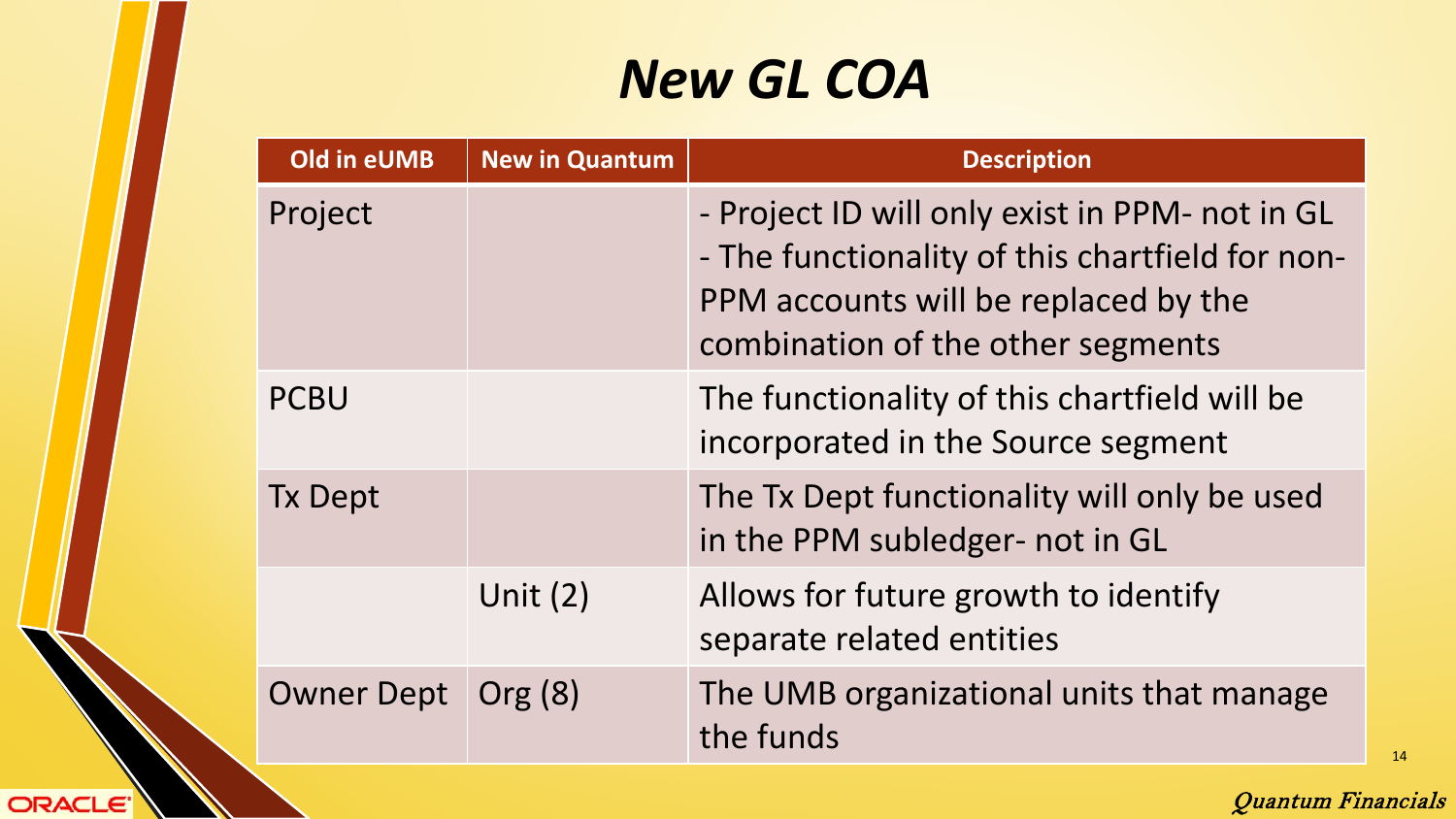| Old in eUMB | <b>New in Quantum</b> | <b>Description</b>                                                                                |
|-------------|-----------------------|---------------------------------------------------------------------------------------------------|
| Fund        | Source (3)            | The type of funding that pays for the<br>expenses                                                 |
| Prog        | Function (3)          | The classification of spending used in<br>higher education                                        |
|             | Purpose (8)           | Optional segment if the other<br>combined segments don't provide<br>enough segregation            |
|             | Activity (4)          | Optional segment for organizational<br>units to track events and initiatives<br>within an account |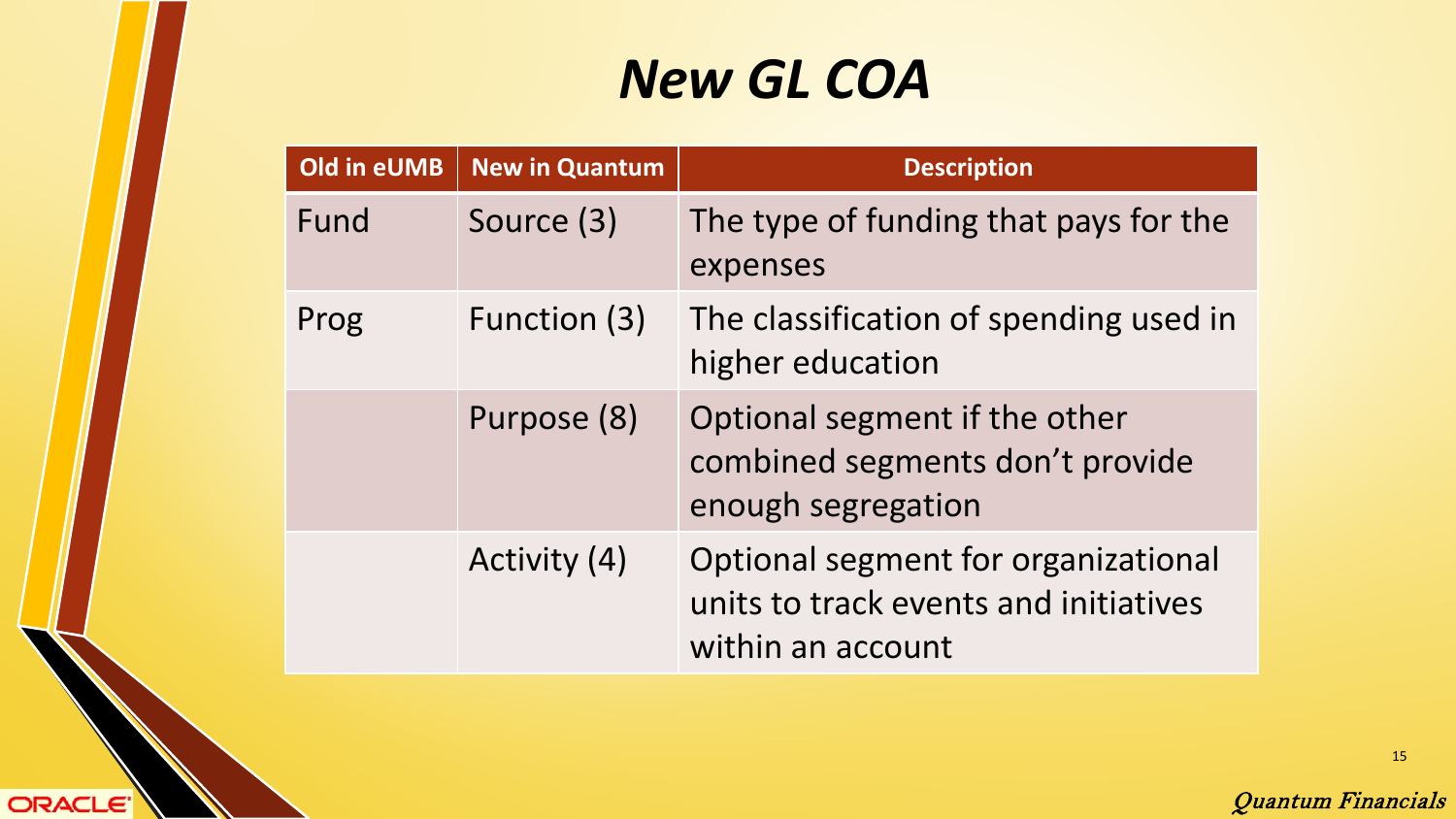| Old in eUMB       | <b>New in Quantum</b> | <b>Description</b>                                                                  |
|-------------------|-----------------------|-------------------------------------------------------------------------------------|
| <b>Fund Affil</b> | Interfund (3)         | System generated to insure that<br>transactions are balanced at the<br>Source level |
|                   | Future (5)            | Placeholder for future needs                                                        |
| Acct              | Object (4)            | The type of transaction used in<br>accounting (A, L, NE, R, E)                      |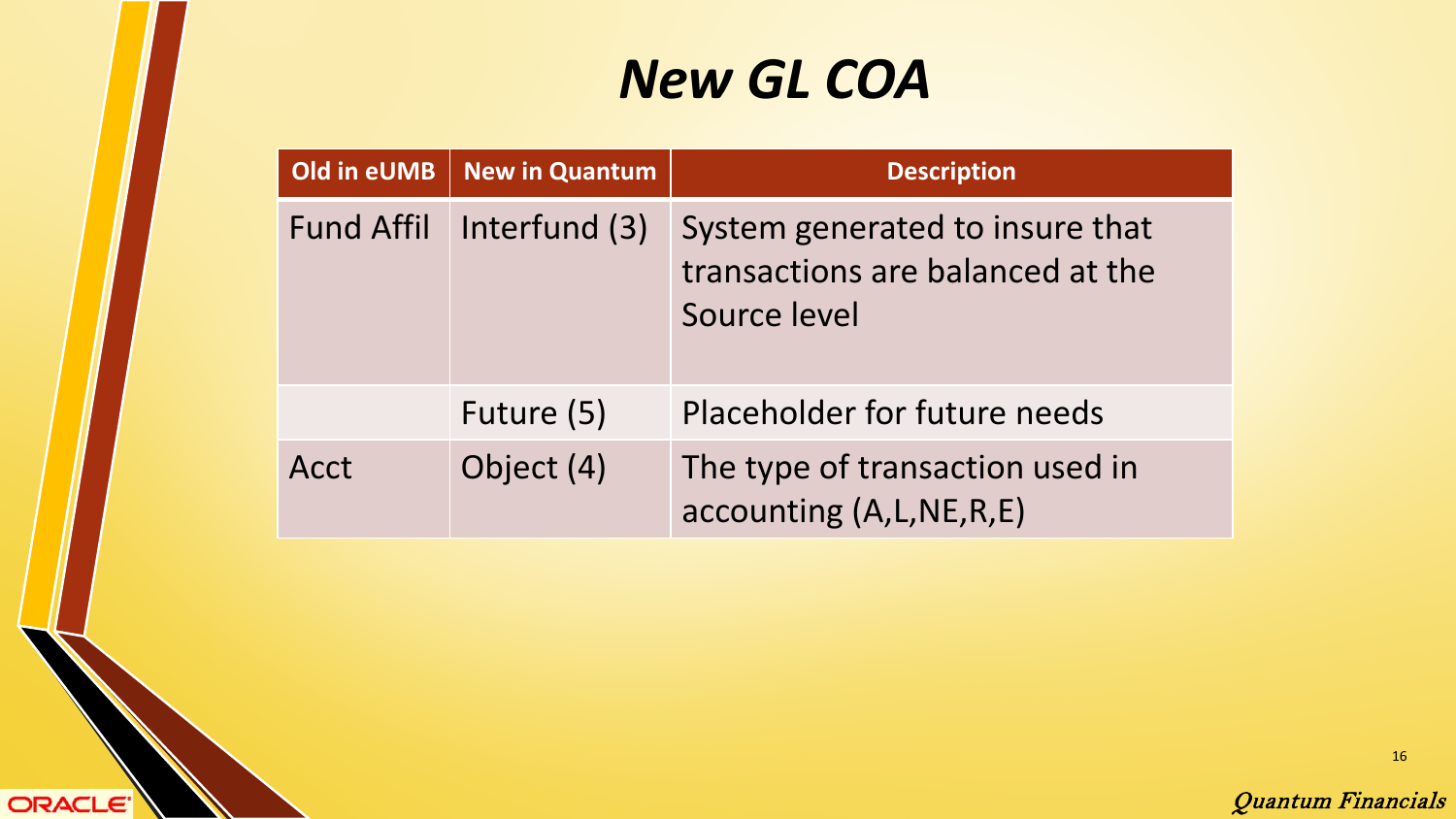A Quantum Account will be in this order/format: Unit-Org-Source-Function-Purpose-Activity-Interfund-Future-Object 00-00000000-000-000-00000000-0000-000-00000-0000 Example:

Account: 00-06203000-105-620-00000000-0000-000-00000-4710

Account Description: UMB-Financial Services-General Appropriation-Fiscal Operations-Unspecified-Unspecified-Default-Default-Staff Development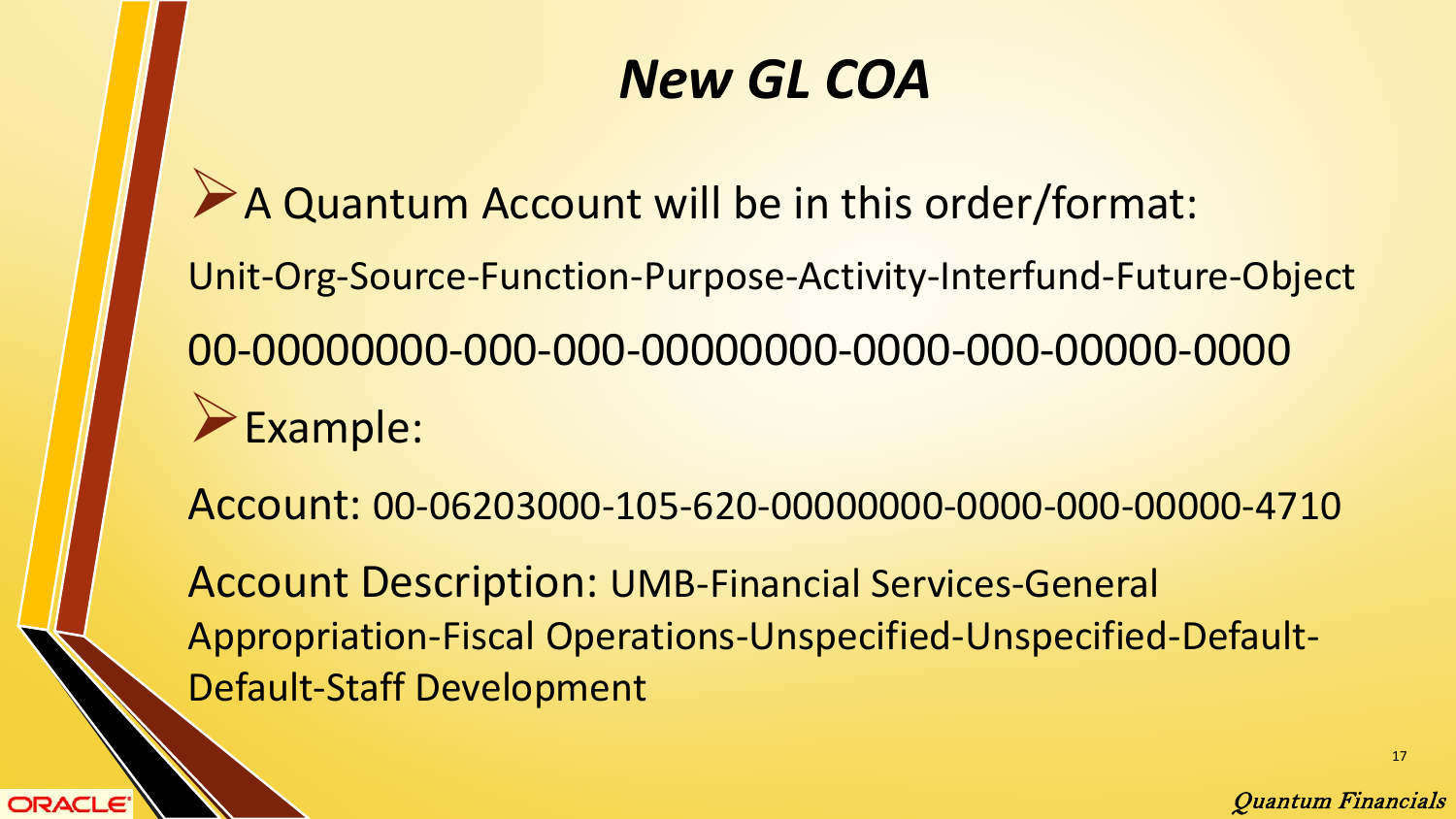Rules will be used to control and limit how segments are combined to create the complete account- similar to eUMB combo edits

Each segment has a set of child and parent level values

- Transactions are only coded at child level
- Reporting can be at child or parent levels

ORACLE

 $\triangleright$  Child values will be numeric and parent values will be alpha (except for Org segment)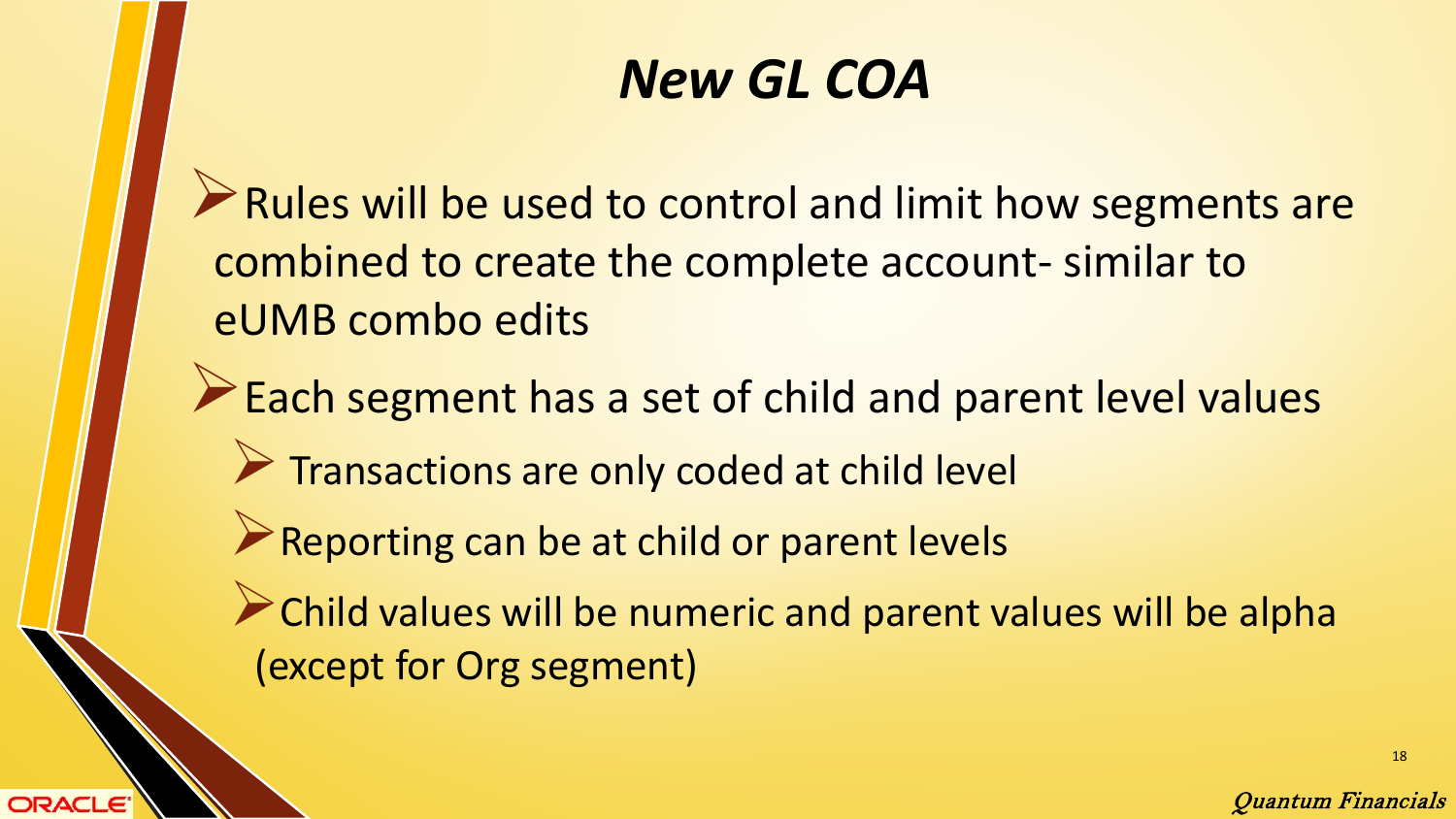#### *New GL COA- Unit Segment*

#### **Donly one child value at go-live**

**ORACLE** 

| <b>Parenti</b> | <b>Child</b> | <b>Name</b>  |  |
|----------------|--------------|--------------|--|
| <b>CN</b>      |              | Consolidated |  |
|                | 00           | <b>UMB</b>   |  |

Quantum Financials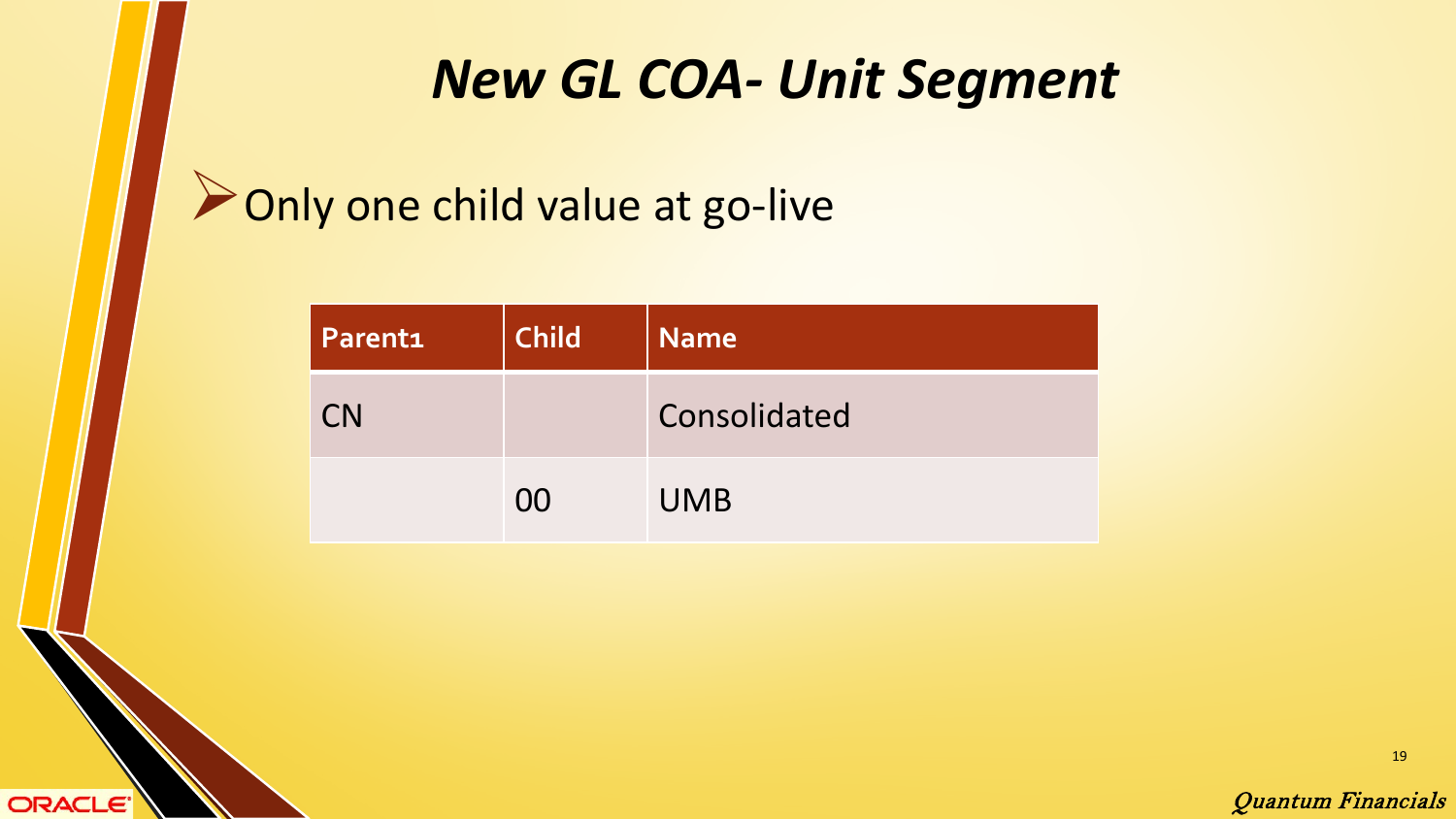#### *New GL COA- Org Segment*

The child values will be the same as the Department in eUMB HCM but the hierarchy/roll-ups may look a little different

| Parent5       | Parent4  | Parent3  | <b>Parent2</b> | <b>Parenti</b> | <b>Child</b> | <b>Org Name</b>                     |
|---------------|----------|----------|----------------|----------------|--------------|-------------------------------------|
| <b>ALLORG</b> |          |          |                |                |              | <b>All Organizations</b>            |
|               |          |          |                |                | 00000000     | <b>UMB</b>                          |
|               | 02000000 |          |                |                |              | Office of the President             |
|               |          |          |                |                | 02100000     | Office of the President, UMB        |
|               |          | 02200000 |                |                |              | <b>UMB Counsel</b>                  |
|               |          |          |                |                | 02201000     | <b>Office of University Counsel</b> |
|               |          |          |                |                | 06205000     | <b>OAG/EAD Support</b>              |
|               |          | 02300000 |                |                |              | <b>Public Safety</b>                |
|               |          |          |                |                | 06400000     | Department of Public Safety         |
|               |          |          |                |                |              | <b>Ouantum Financials</b>           |

**ORACLE**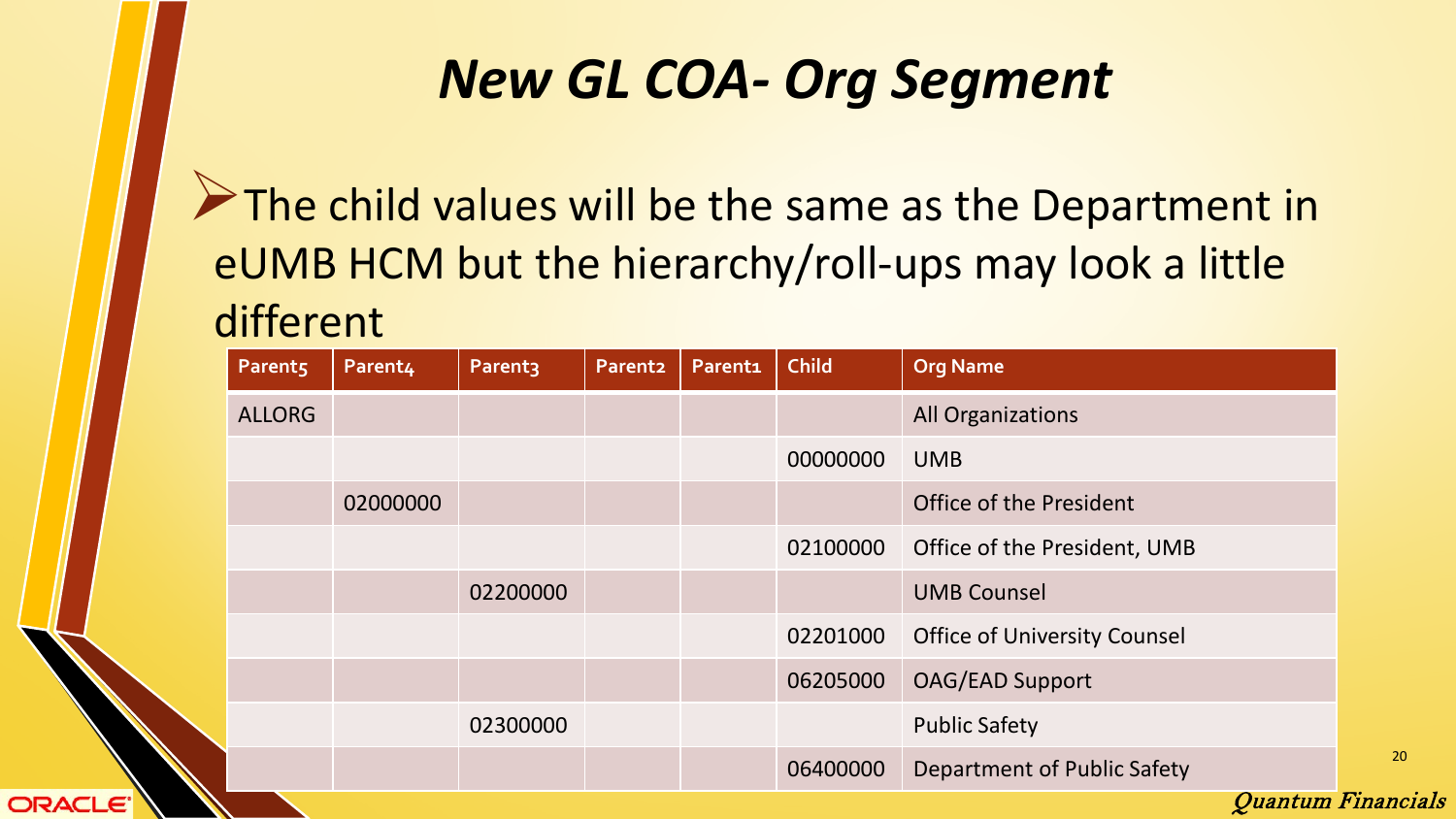#### *New GL COA- Object Segment*

#### Cleaned up values from eUMB GL account with a few required additions- renamed parents

| Parent <sub>5</sub> | Parent4     | Parent <sub>3</sub> | <b>Parent2</b> | <b>Parenti</b> | <b>Child</b> | <b>Object Name</b>                  |
|---------------------|-------------|---------------------|----------------|----------------|--------------|-------------------------------------|
| <b>REVN</b>         |             |                     |                |                |              | Revenues                            |
|                     | <b>TUFE</b> |                     |                |                |              | <b>Tuition &amp; Fees</b>           |
|                     |             | <b>UTUI</b>         |                |                |              | <b>Undergraduate Tuition</b>        |
|                     |             |                     |                |                | 0110         | Tuit- Undergrad- PT- In-state       |
|                     |             |                     |                |                | 0111         | Tuit- Undergrad- PT- Out-of-state   |
|                     |             |                     |                |                | 0112         | Tuit- Undergrad- FT- In-state       |
|                     |             |                     |                |                | 0113         | Tuit- Undergrad-FT-Out-of-state     |
|                     |             | <b>GTUI</b>         |                |                |              | <b>Graduate Tuition</b>             |
|                     |             |                     |                |                | 0134         | <b>Tuit-Medical Doctor In-state</b> |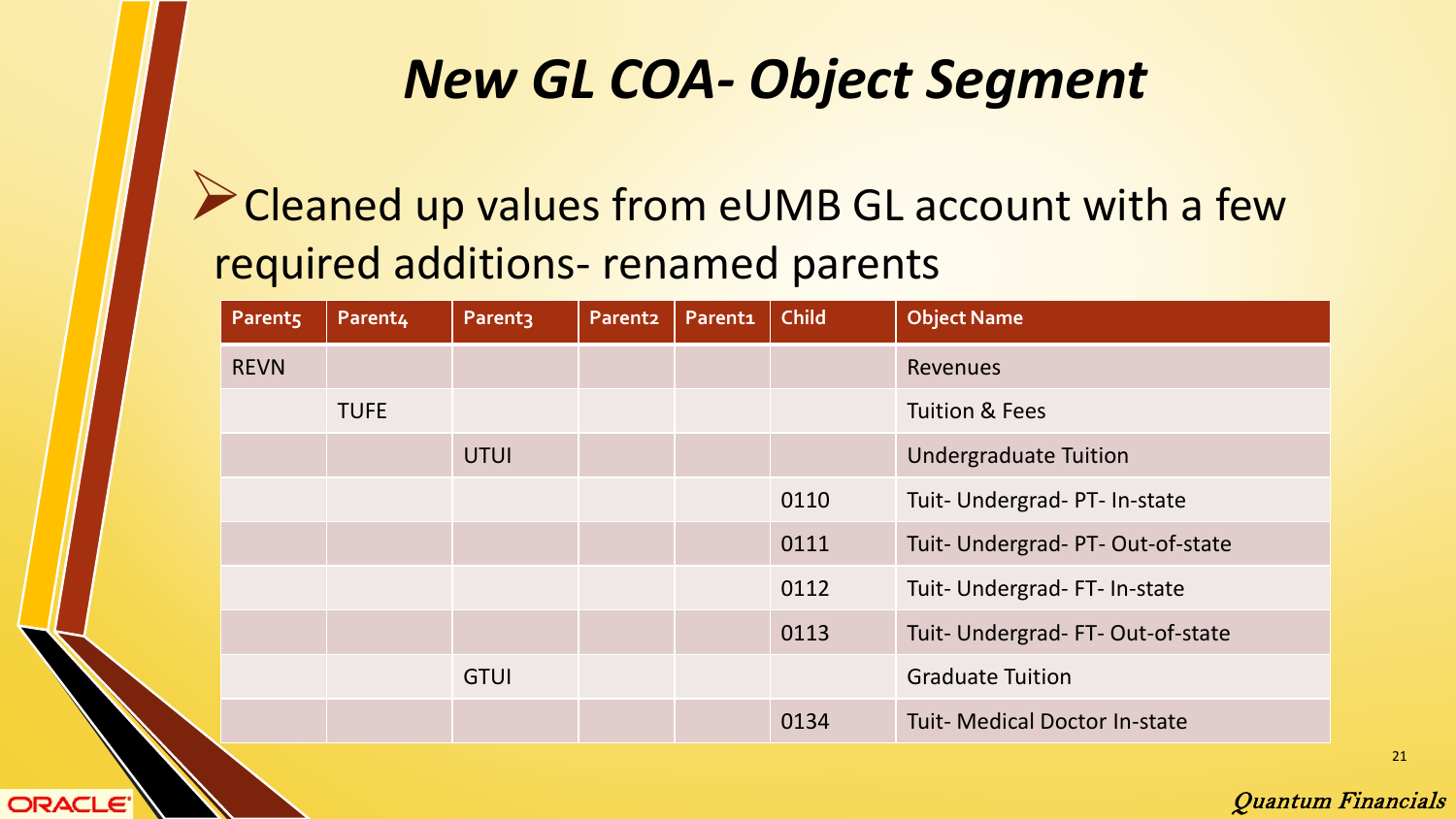#### *New GL COA- Source Segment*

- Expanded choices with new values
- Addresses functionality of old Fund and PCBU
- **Assists with reporting requirements**
- Detailed definitions will be distributed at a later date
- See Excel Spreadsheet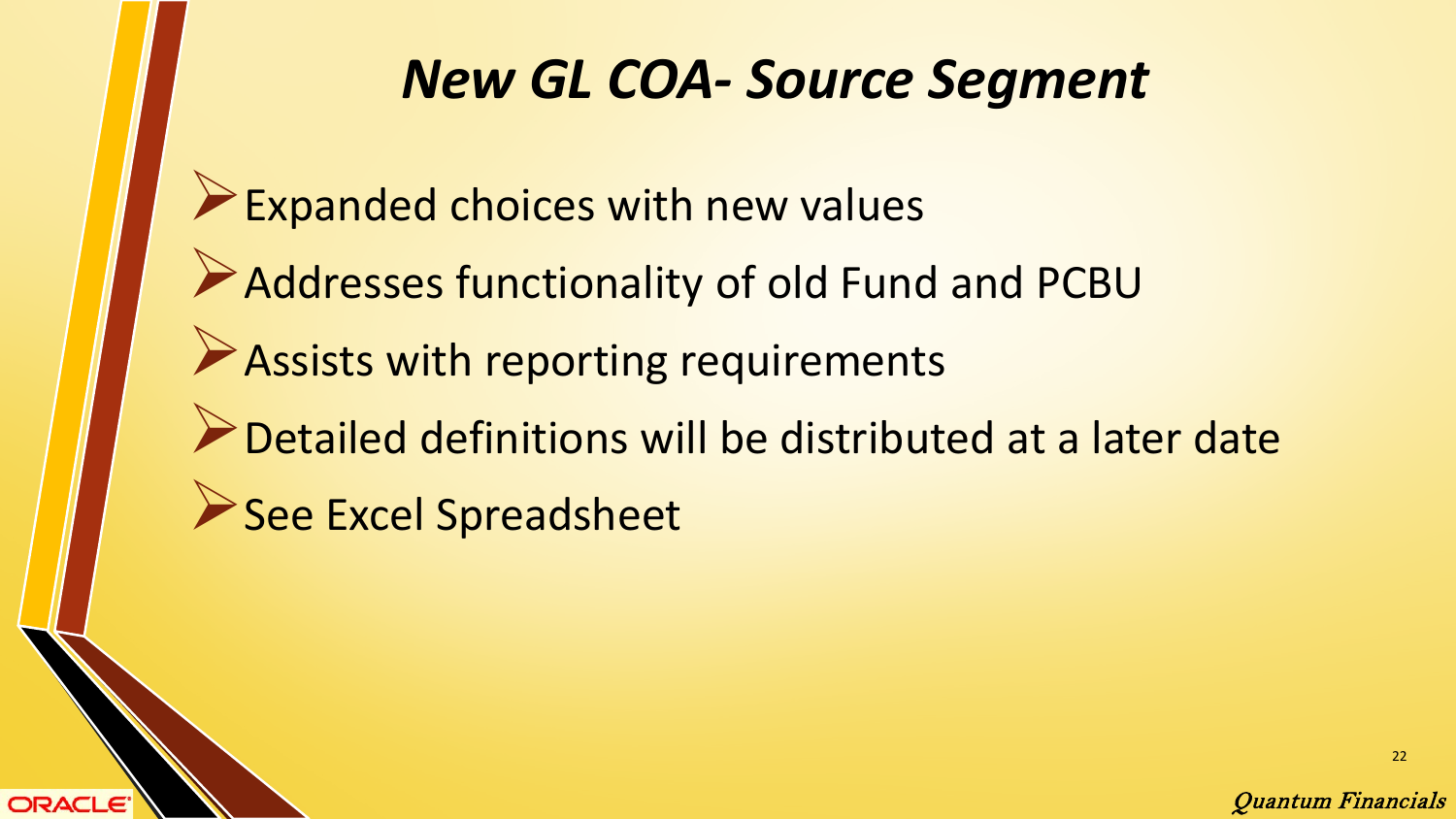#### *New GL COA- Function Segment*

- Expanded choices with new values
- Addresses functionality of old Program
- Aused for IPEDS and Financial Statement reporting so needs to conform to NACUBO definitions
- Assists with reporting requirements
- Detailed definitions will be distributed at a later date
- See Excel Spreadsheet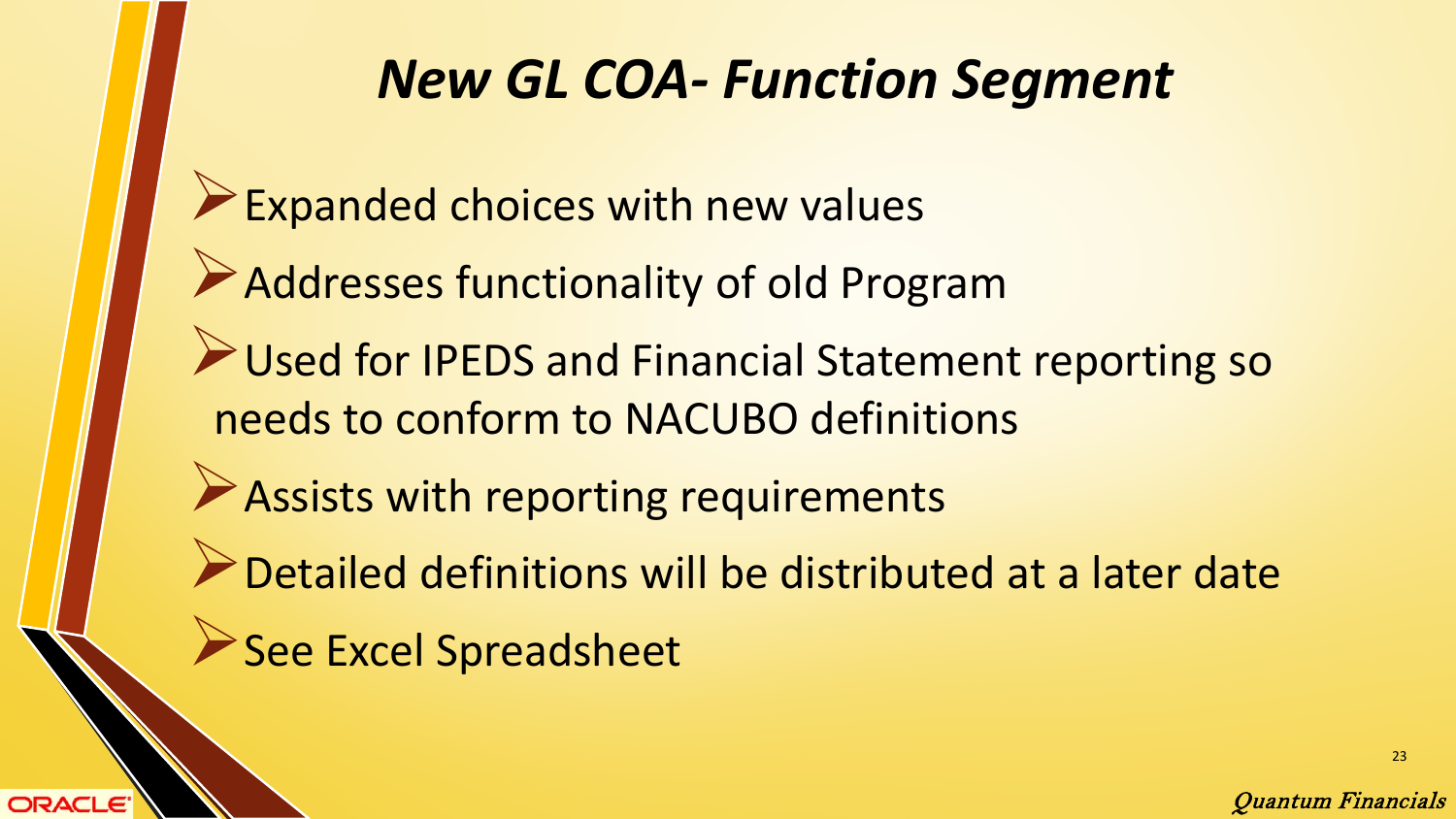#### *New GL COA- Purpose Segment*

- Most values will be determined as a result of department mapping- use if other segments can't meet your needs
- Some values will be required- ex. Payroll and Procard Clearing
- Some values will be used across departments and some will be unique to a department
- Some values will be used as a segregator and some as an aggregator
- Generally Purposes will require a budget
- See Excel spreadsheet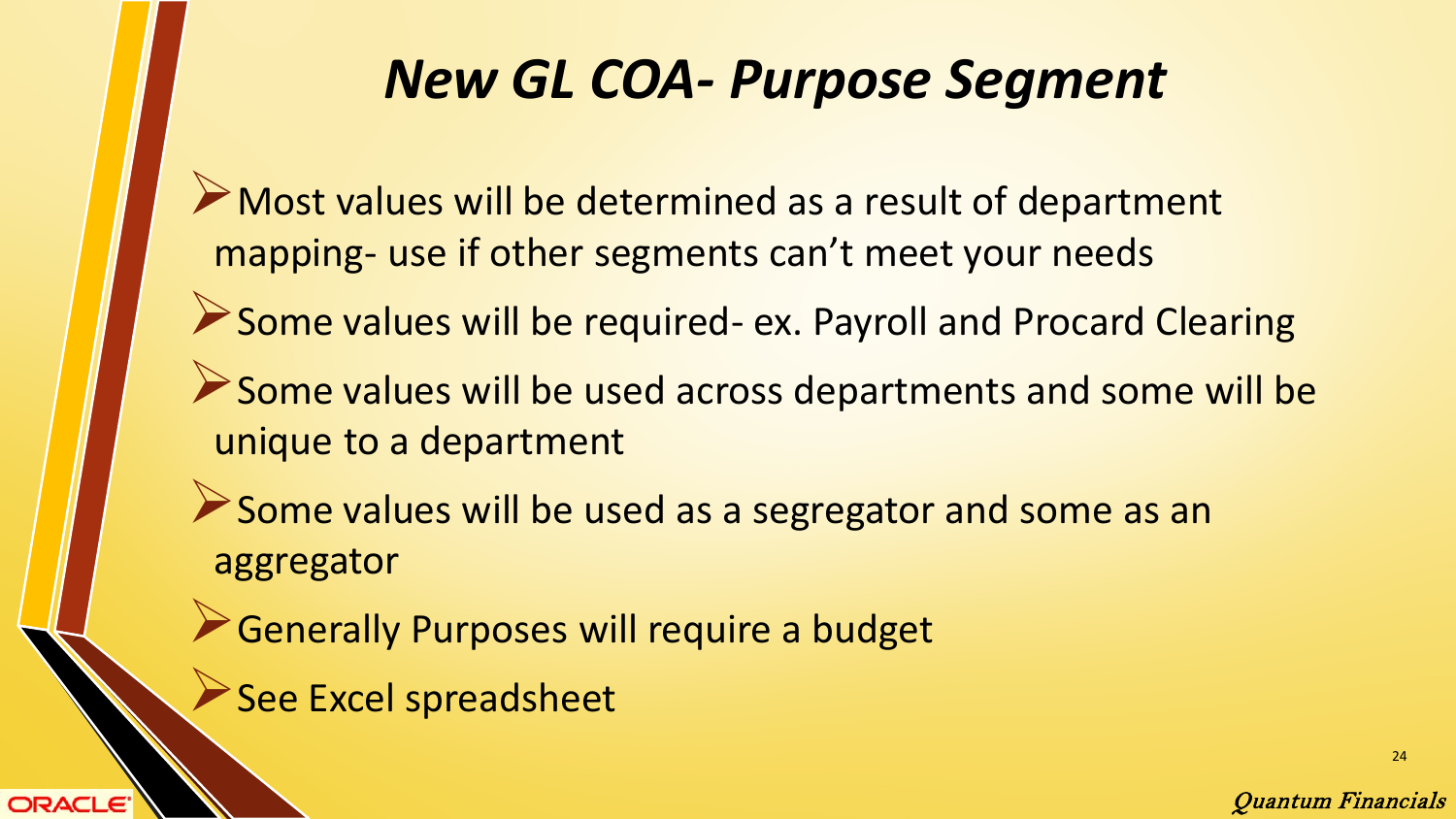### *New GL COA- Activity Segment*

- All values will be determined as a result of department requirements
- Some values will be used across departments and some will be unique to a department
- Some values will be used as a segregator and some as an aggregator
- Generally Activities will not require a budget
- See excel spreadsheet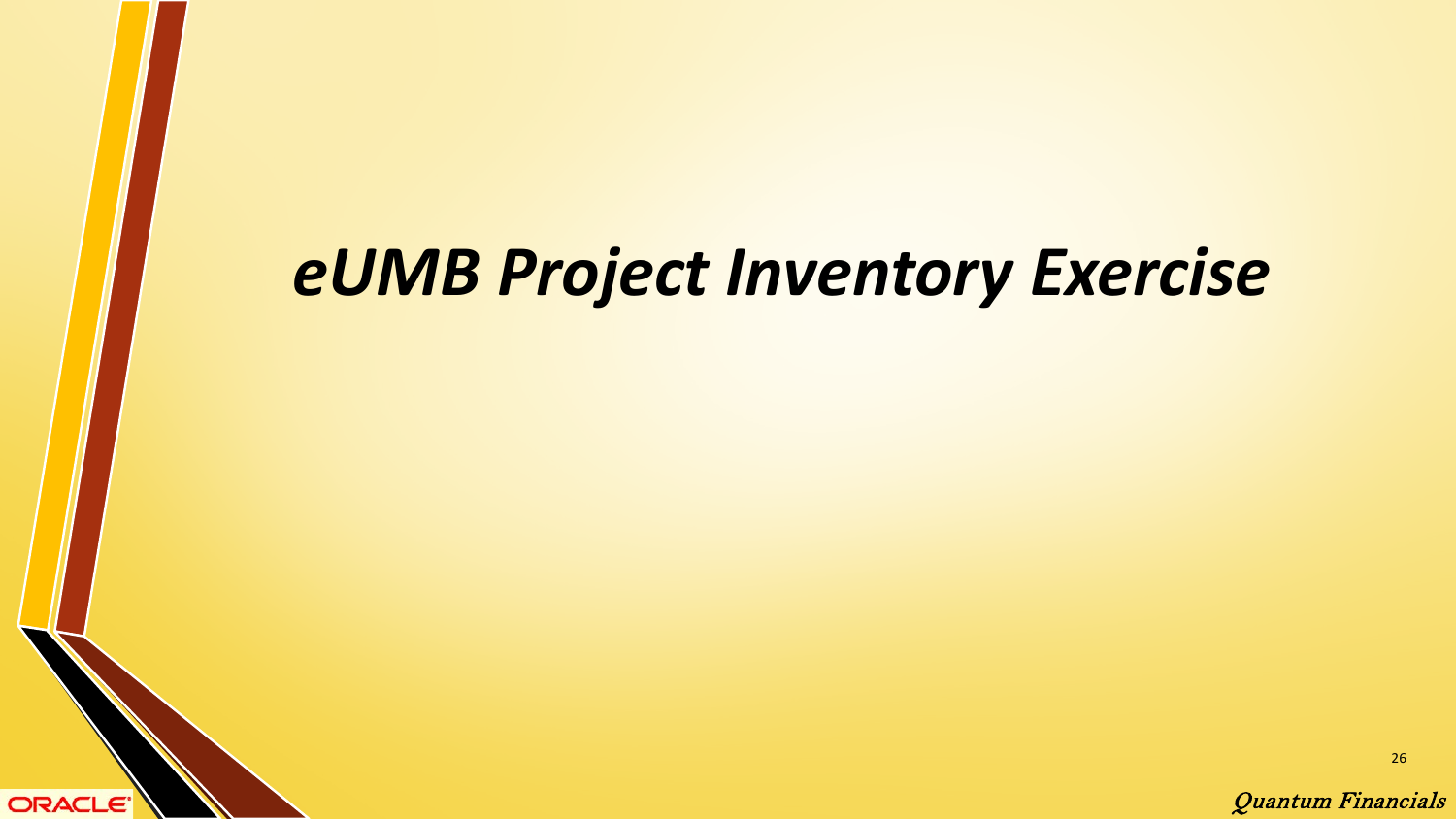- Take inventory of all eUMB projects associated with your units
- Use the UMB Projects by Department Rpt in eUMB
- Reed to determine how many current projects use the same combination of Owner Dept, Fund, and Program
	- $\triangleright$  If only one project uses the same combination then you don't have to segregate further
	- $\triangleright$  If multiple projects use the same combination then you need to figure out how to address it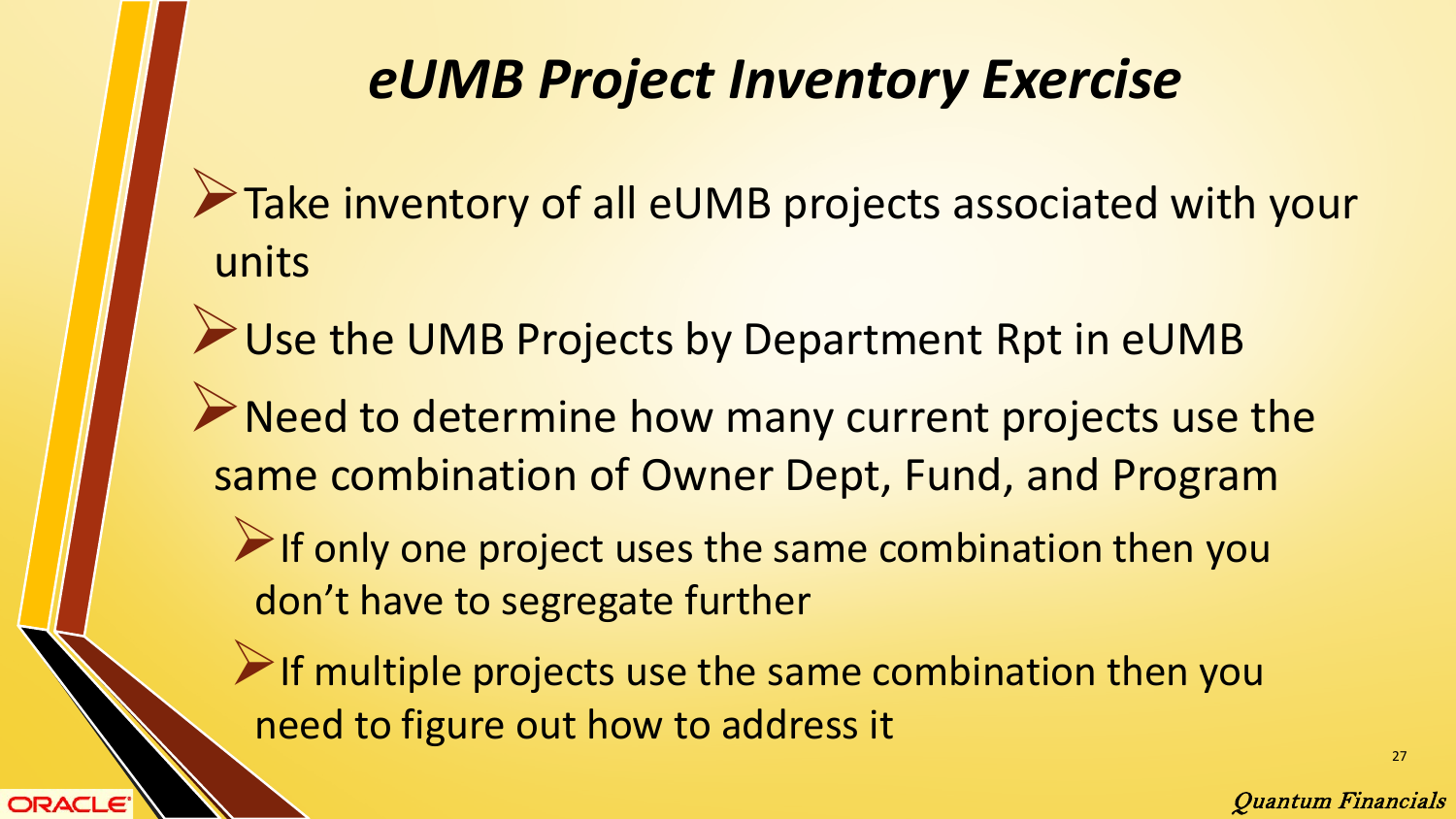**Options for addressing:** 

- **Choose a different Org, Source or Function** 
	- $\triangleright$  If you think additional values in existing segments make sense then let us know
- Allow multiple eUMB projects to be combined in to one Quantum account
	- Why did you create multiple projects? If reason no longer applies then combine
	- Security is no longer a reason
- Add a Purpose- specific or generic
	- Add an Activity

**ORACLE**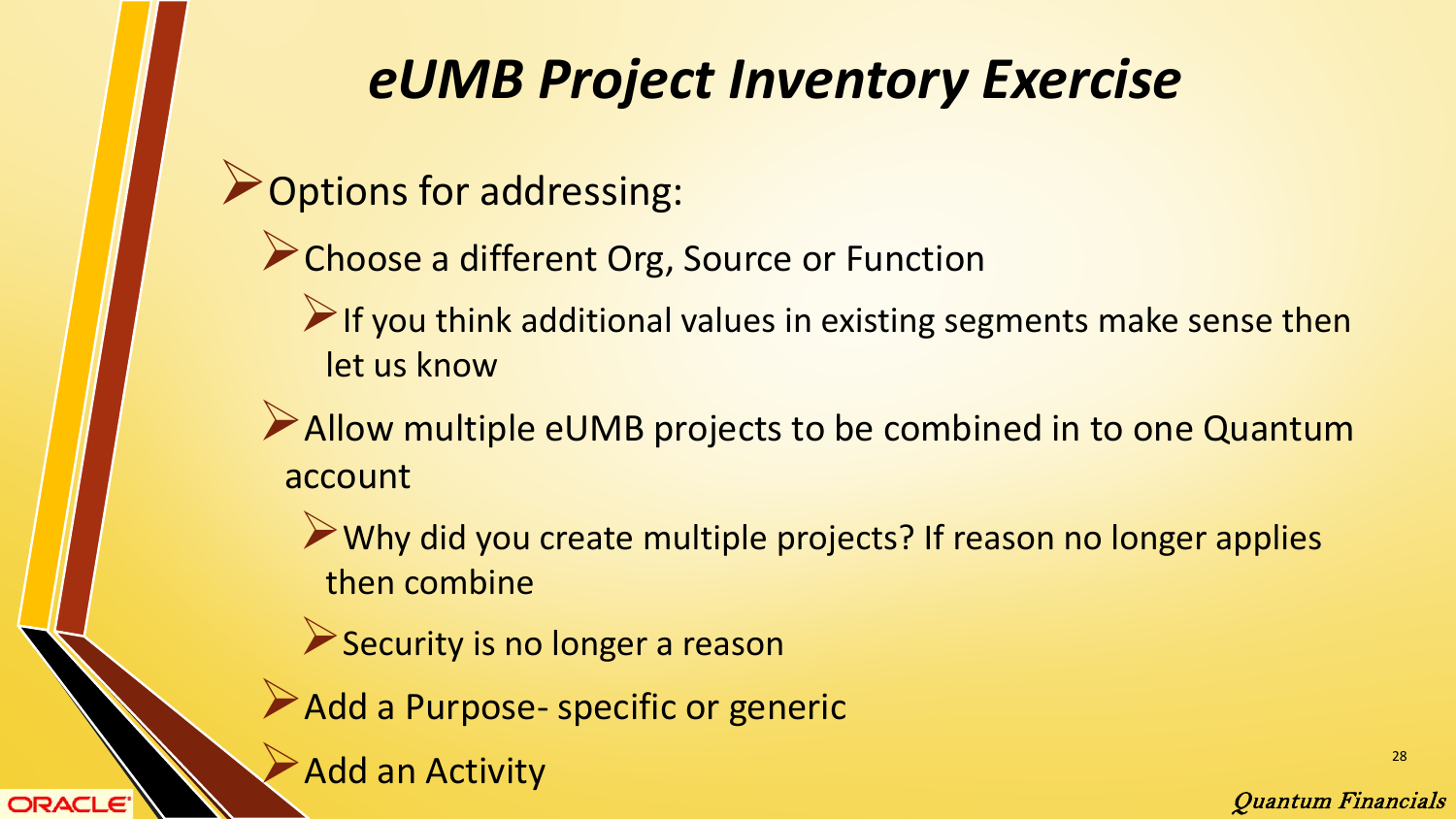$\triangleright$  If you need help with downloading the report there is a UPK to assist

you:

**ORACLE** 

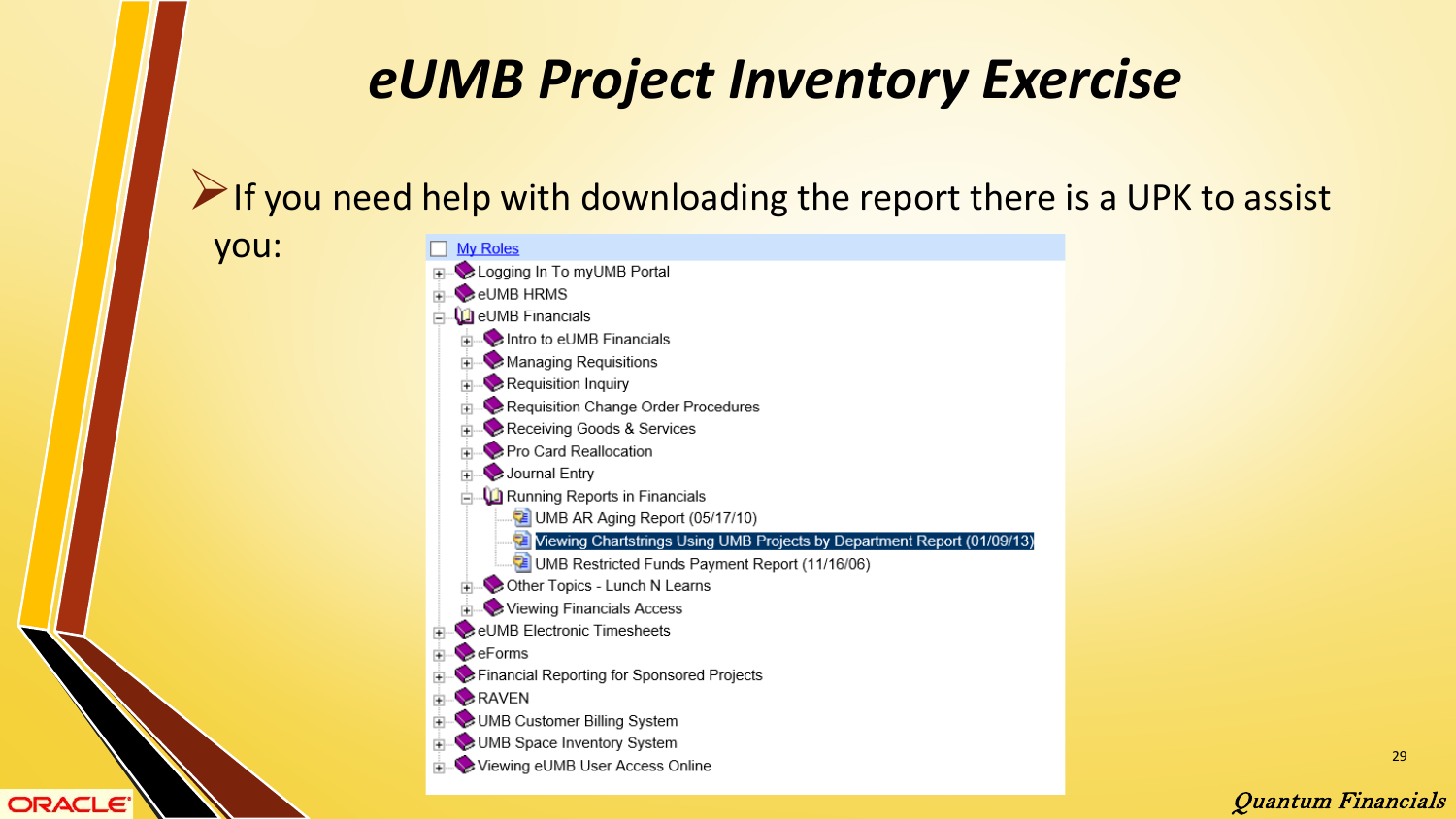#### $\triangleright$  If you need help with Pivot tables there is a UPK to assist you:

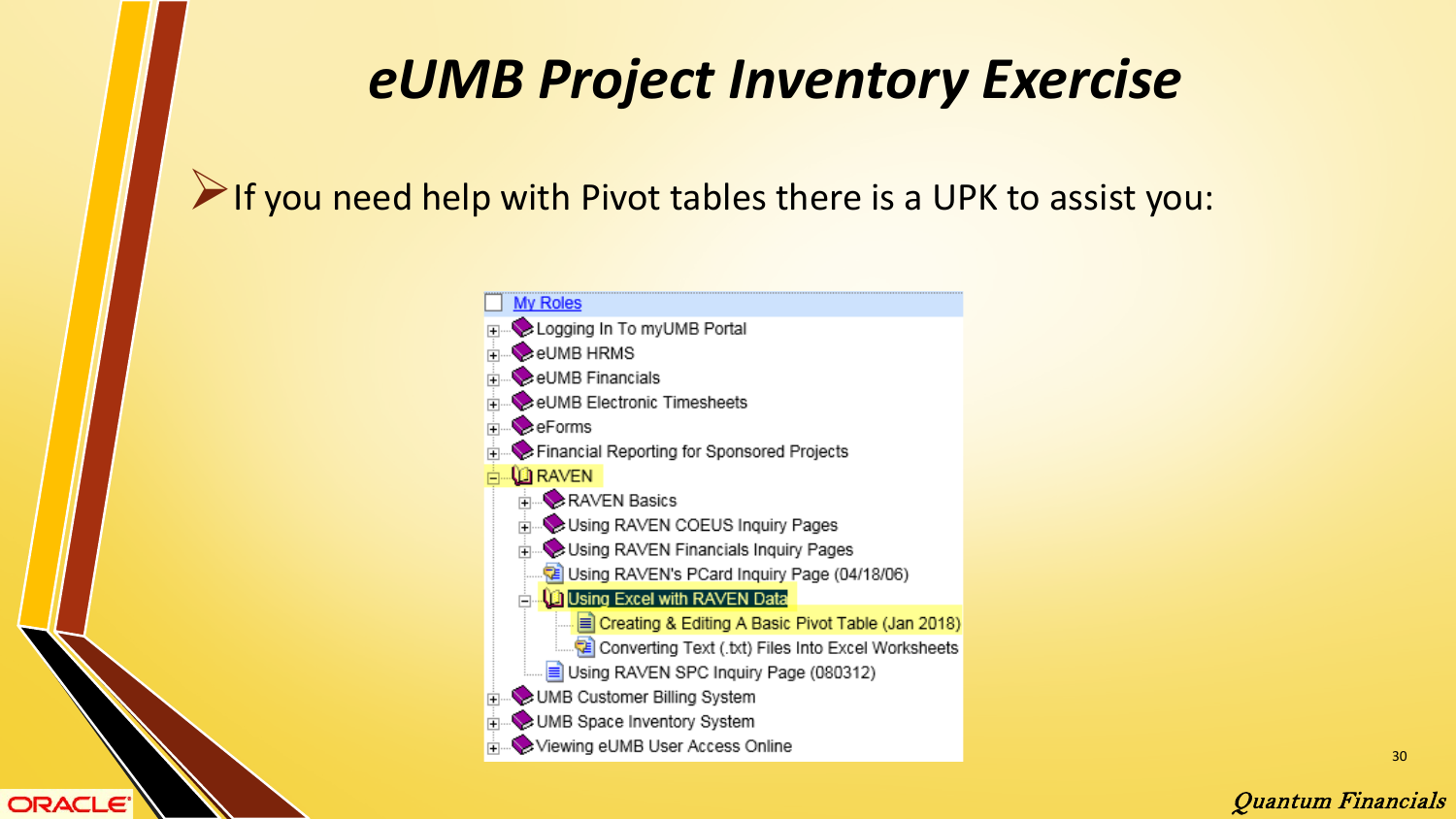#### Steps:

**ORACLE** 

**Run Report for all project statuses (including closed)** 

- Save txt file to desktop
- **Open txt file with Excel and save**
- Sort by PCBU and delete all grant projects (00184-00192)
- Create pivot table by fund, program, and dept with a count of the projects

 $\blacktriangleright$  Identify combos that need analysis on a separate tab and keep notes there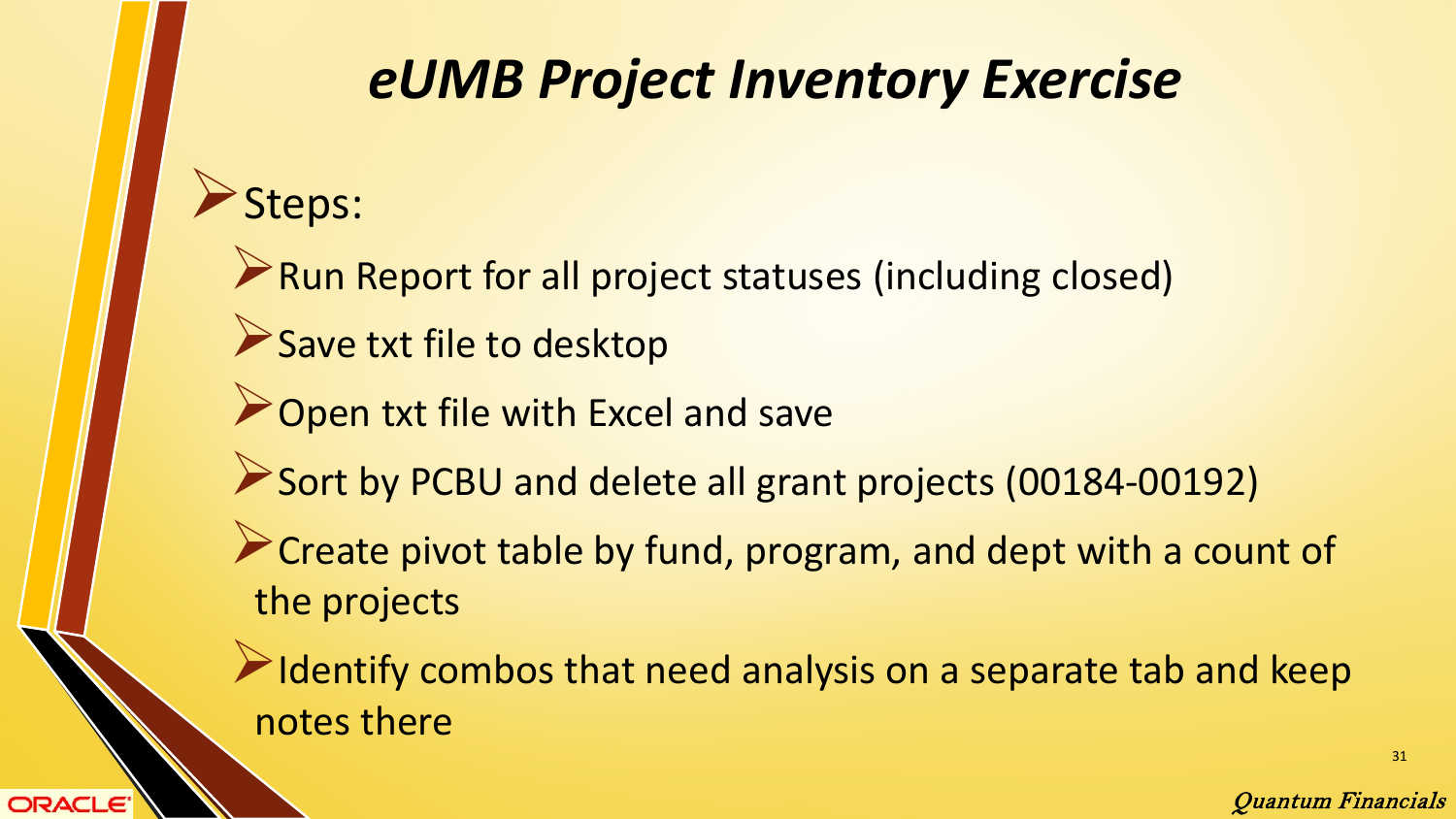#### Steps continued:

**ORACLE** 

**Focus on rows where the count is greater than 1** 

 $\triangleright$  If the project has been closed it may still need to be mapped due to the history that needs to be converted

At this point, you can use the assumption that we will convert 5 years of history- anything that was closed prior to the 5 year window will not need to be mapped

We are still in the process of determining our conversion strategy- more to come on that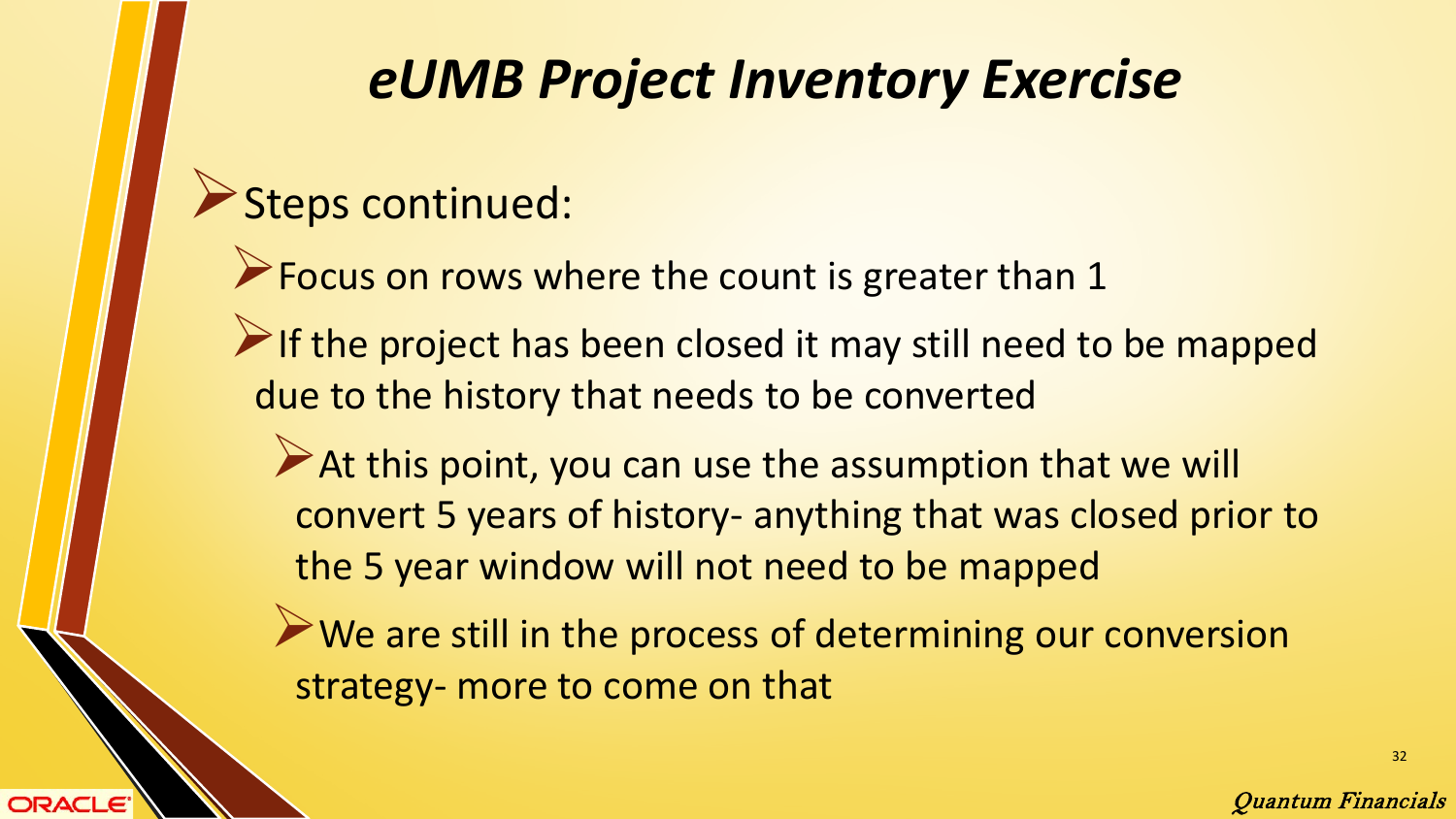#### Steps continued:

- Review segment values to determine what segment combination can make the row unique
- Give each project some thought and don't just assume that you need a purpose- is there another way you can get the details you need?
	- Scholarships scenario
- $\blacktriangleright$  If you get stuck, send me an email with a general description of the issue and someone will contact you to assist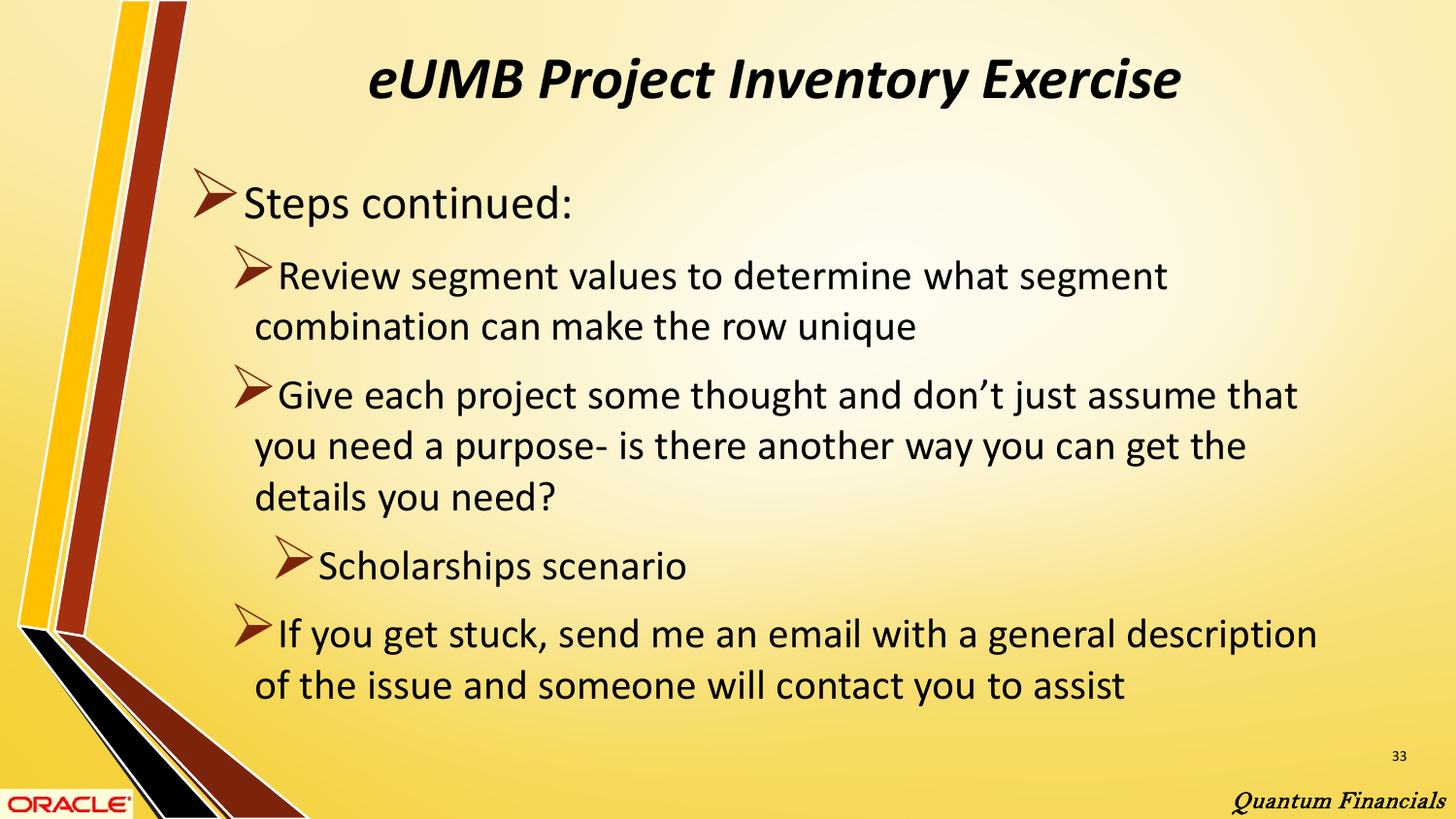Demo of Dept by Project Report to create excel file In eUMB Financials:

**ORACLE** 

General Ledger> General Reports> UMB Projects by Department Rpt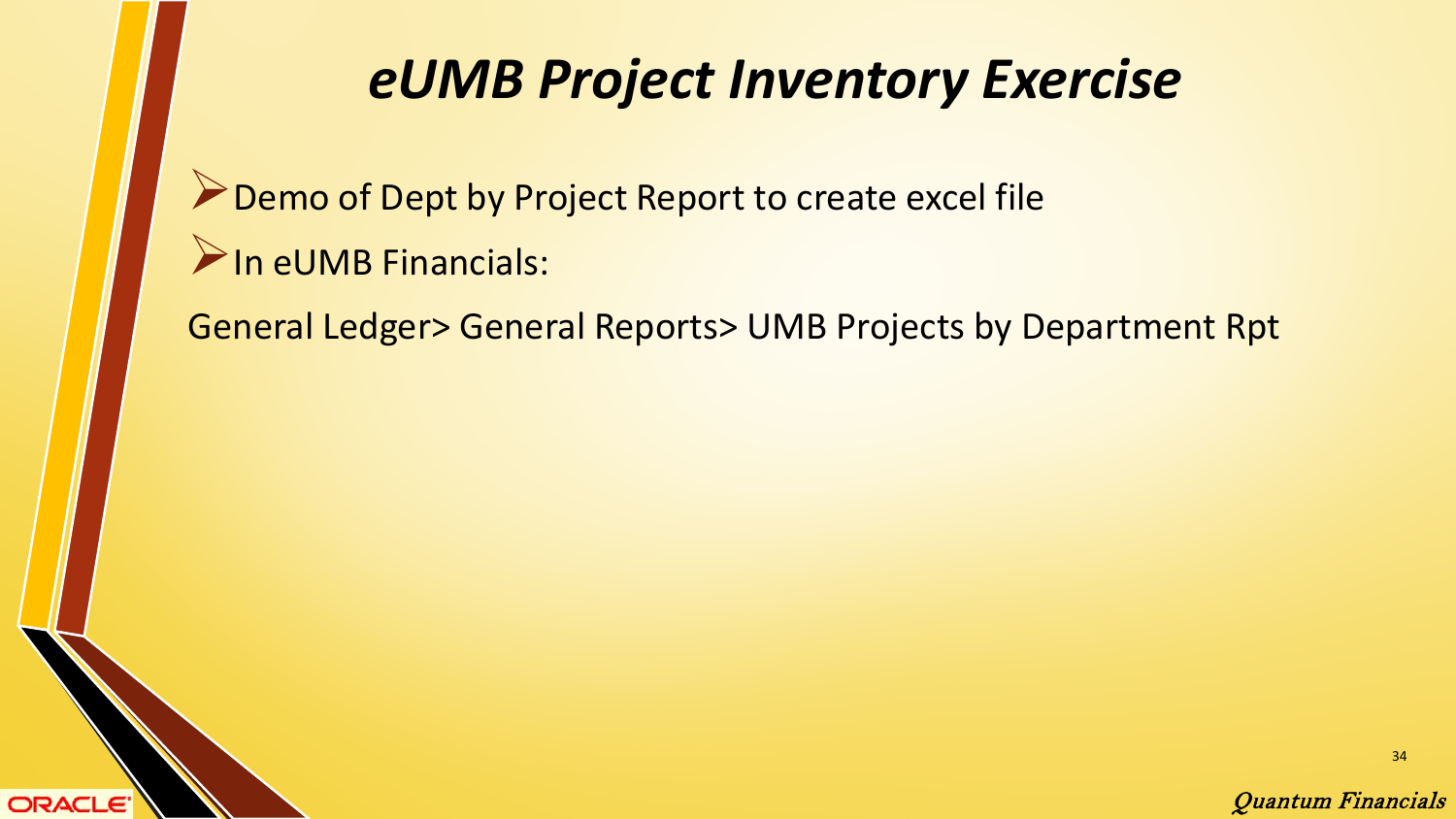# *Reporting Considerations*

**ORACLE** 

Quantum Financials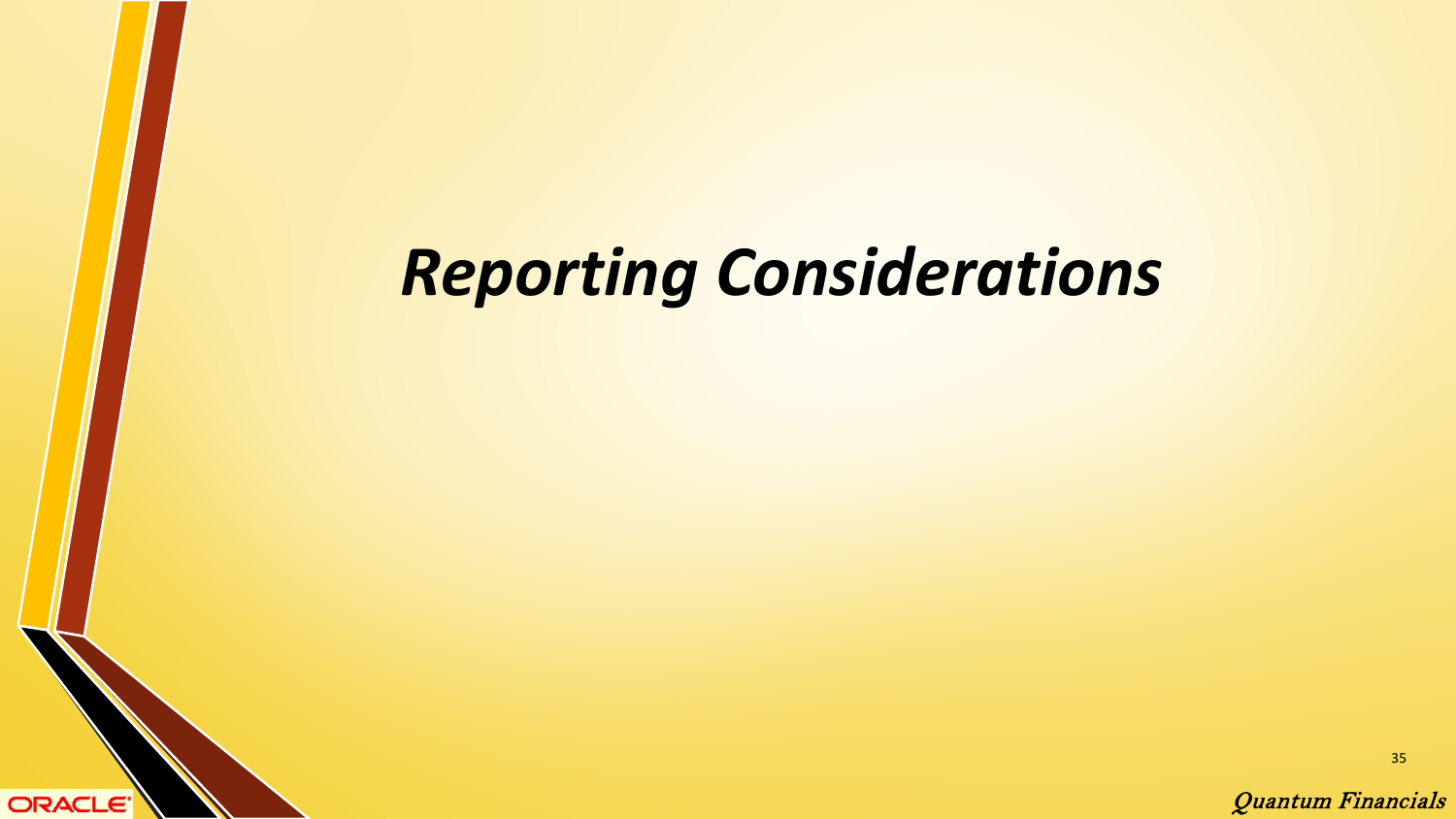## *Reporting*

RAVEN will be replaced Financials, COEUS, SPC Major shift in reporting Ability to integrate reporting across data sources Ability to report over time Start with the analytic and drill to the detail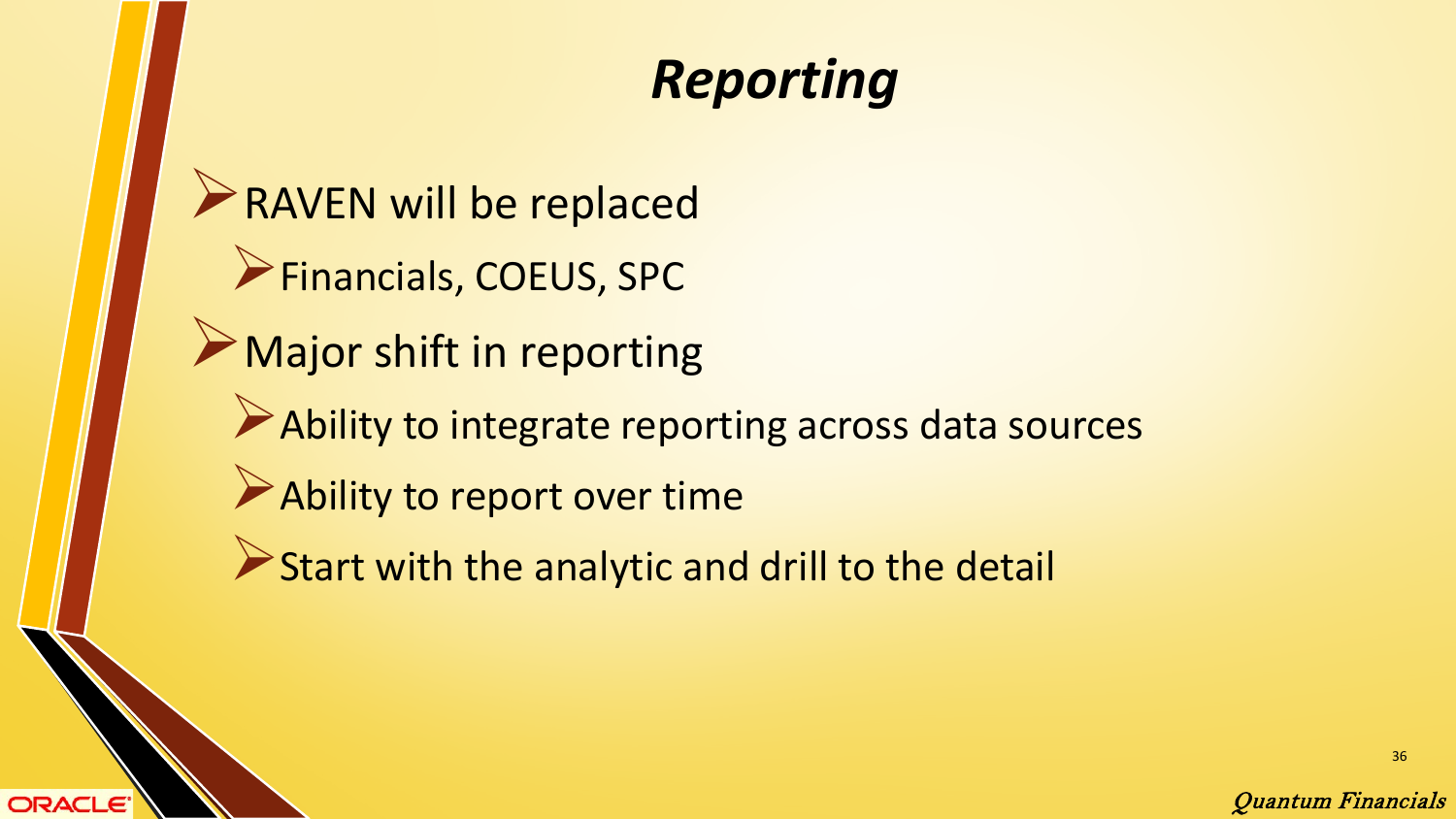#### *Considering Reporting when Identifying COA Values*

**Chart of Accounts will be the backbone on which the** reporting and analytics will be built

- To get the most out of reporting, design your usage of the chart of accounts according to
	- How you summarize and slice your data and

ORACI

 $\triangleright$  How others interested in your data will report on that data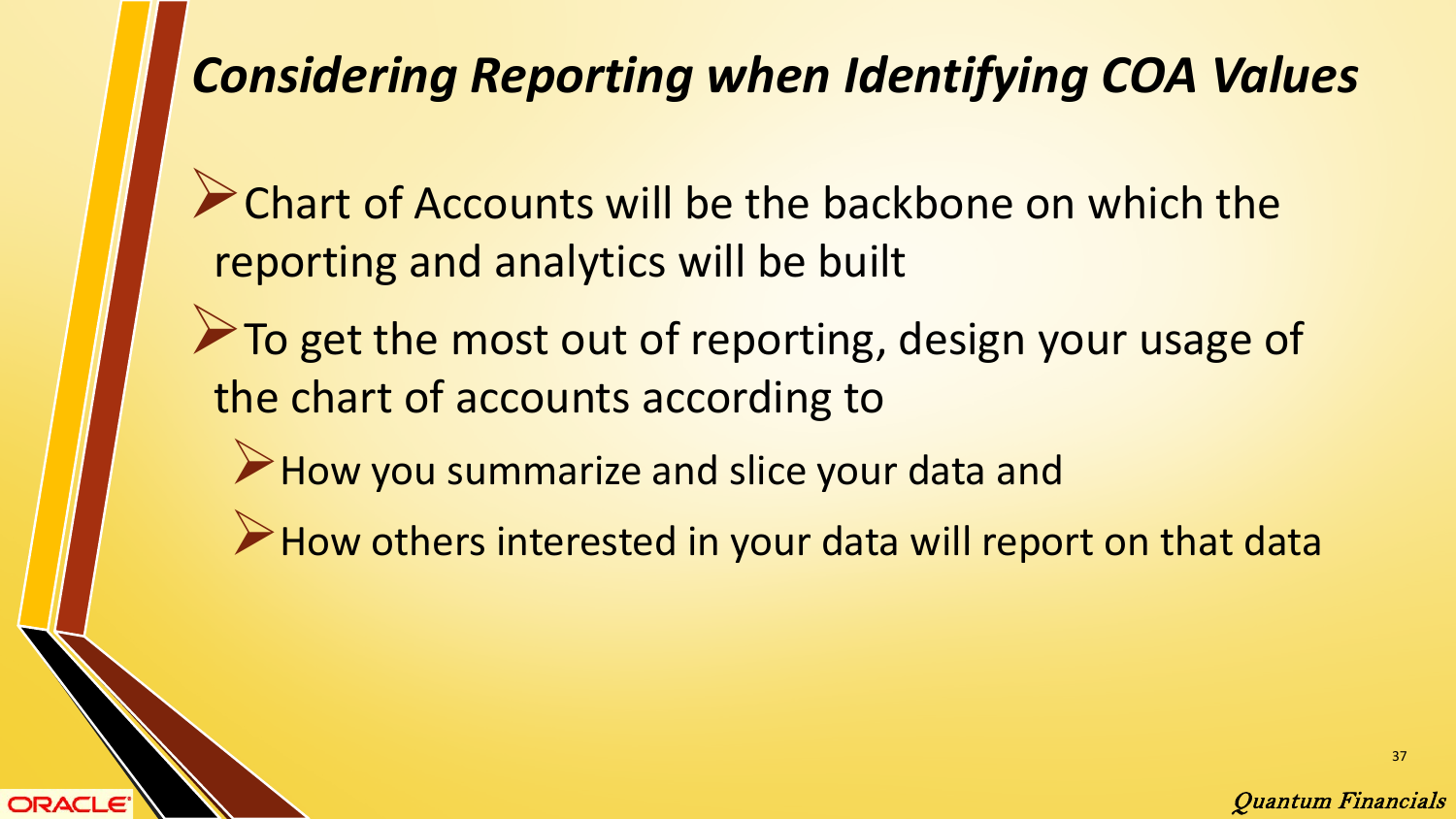# *Considering Shadow Systems*

- Decisions to keep or abandon shadow systems will be a school/department decision
- Shadow systems will have to be heavily modified for the new COA/POETAF structure
- Shadow systems exist for a variety of reasons

- Maintaining shadow systems costs time and money
- As you learn more about Quantum, consider whether your shadow systems are truly necessary
- Build your usage of the chart of accounts, anticipating that you will get rid of your shadow system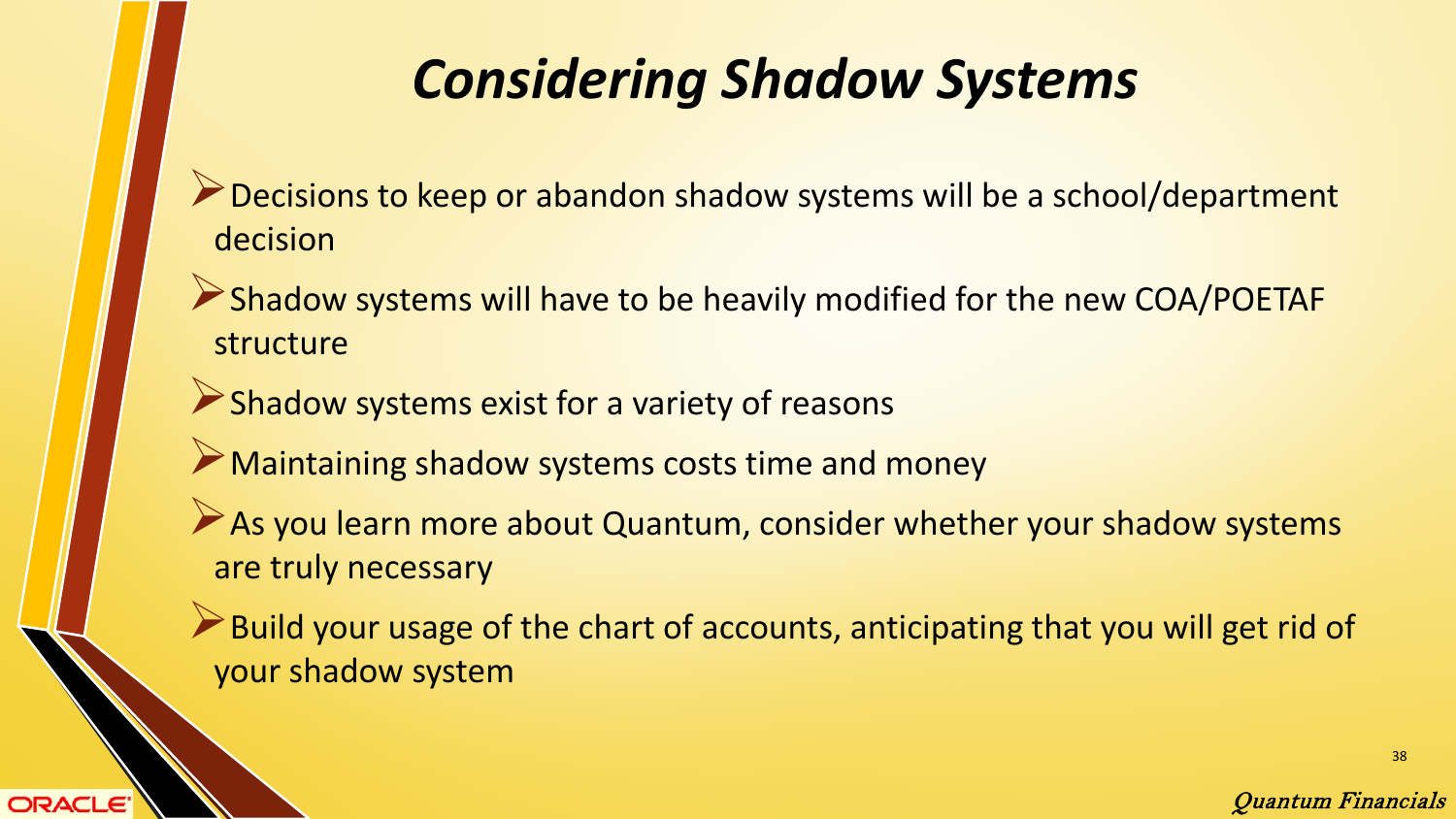# *Grants and Contracts in Quantum*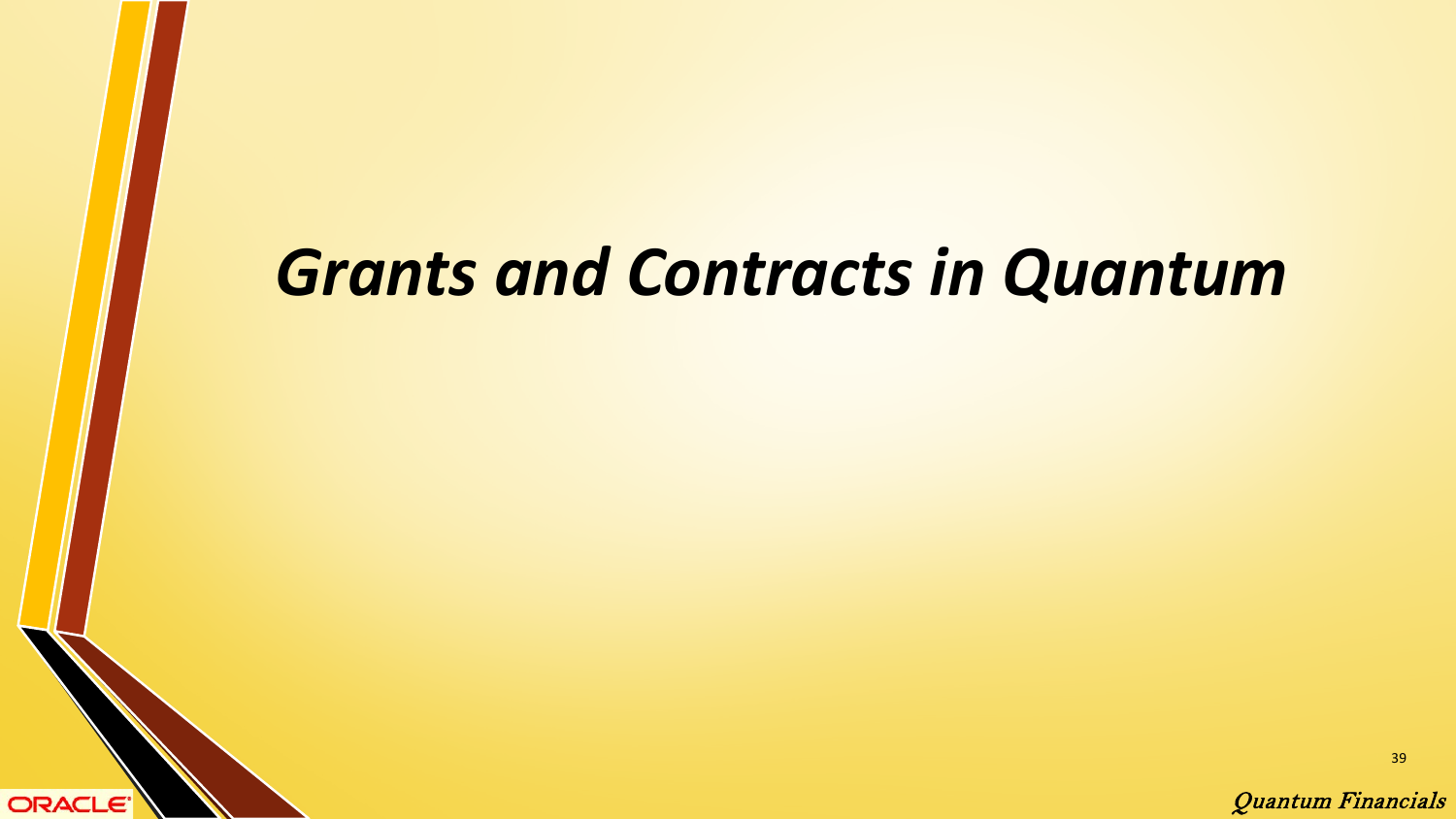#### *Grants and Contracts in Quantum*

Activity currently accounted for in PCBUs 00184, 00185, 00187, 00188, 00191, 00192

- Expenditures will be recorded in a subledger to the general ledger
	- Project Portfolio Management Subledger (PPM)
- PPM Subledger is then closed out to the general ledger
	- **Transactions are mapped to COA in this process**

**ORACLE** 

Grant transactions will be summarized in the general ledger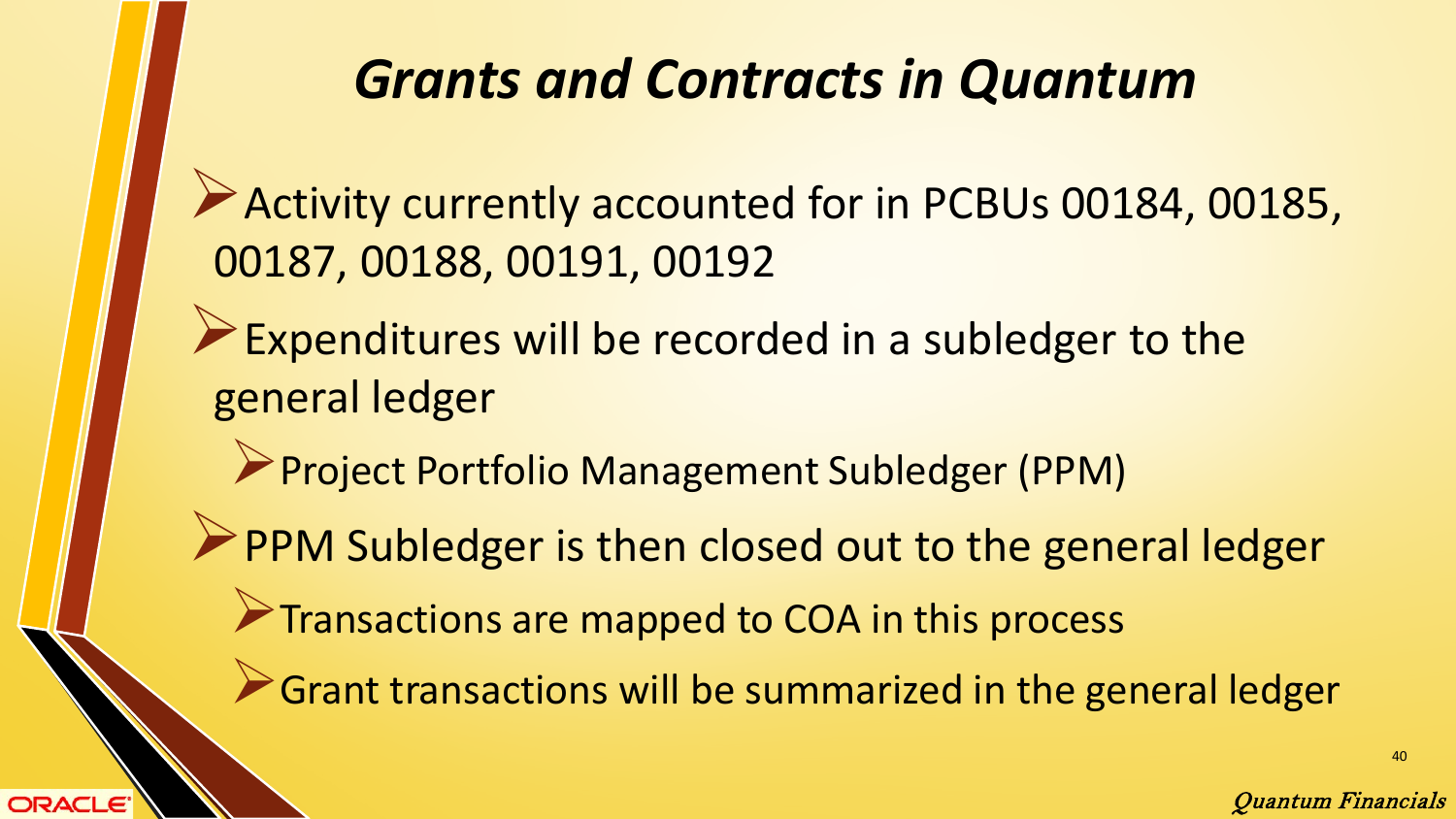#### *Structure within the PPM/Award Subledger*



**ORACLE** 

41

Quantum Financials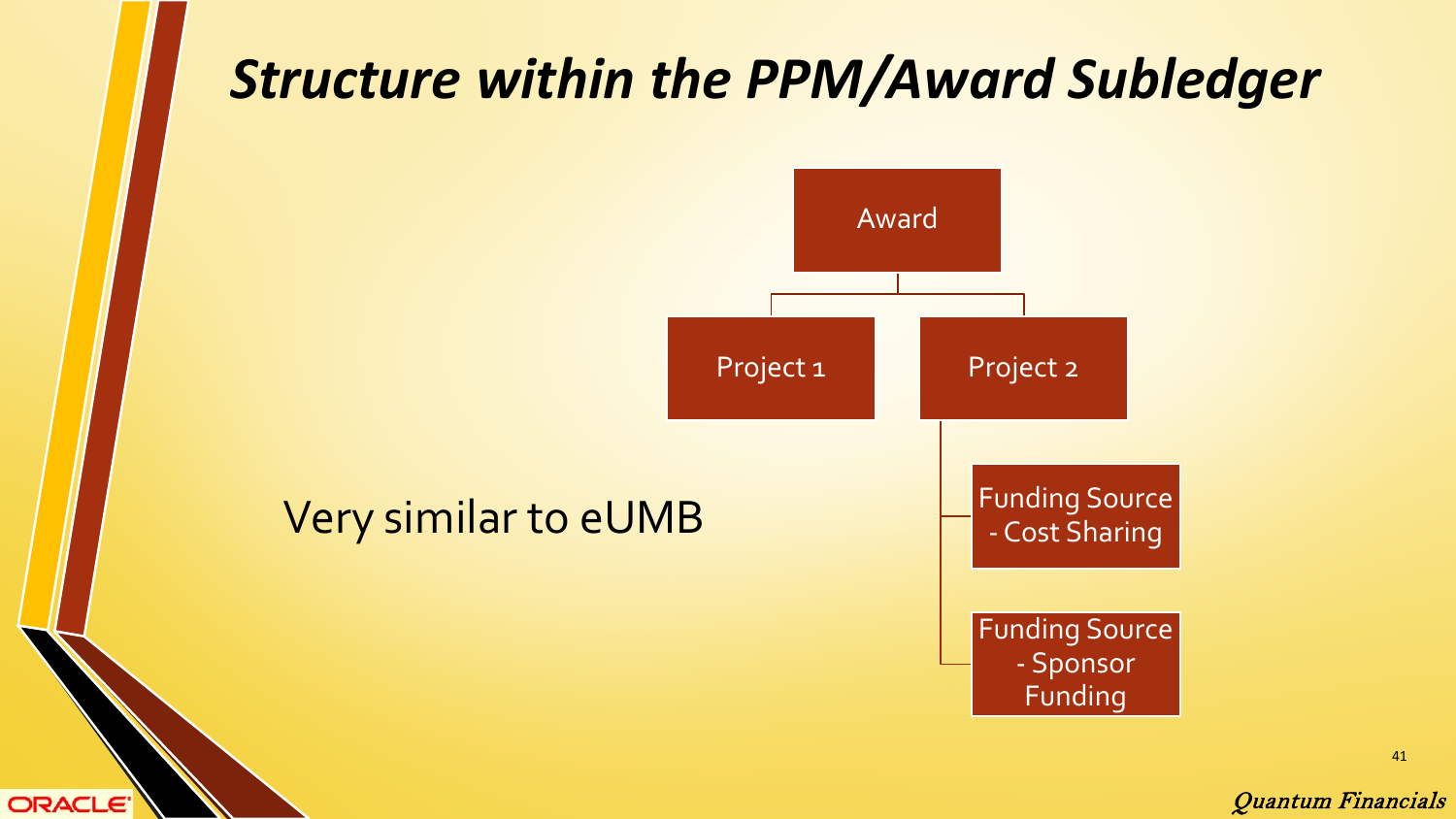# *Coding Transactions to the PPM Subledger*

## **POETAF**

**ORACLE** 

- P Project
- O Organization (like transaction department currently)
- $\triangleright$  E Expenditure Type (maps to COA objects)
- $\blacktriangleright$ T Task (default to 01)
- A Award (can default from project)
- **F** Funding Source
	- **Cost sharing vs external sponsor**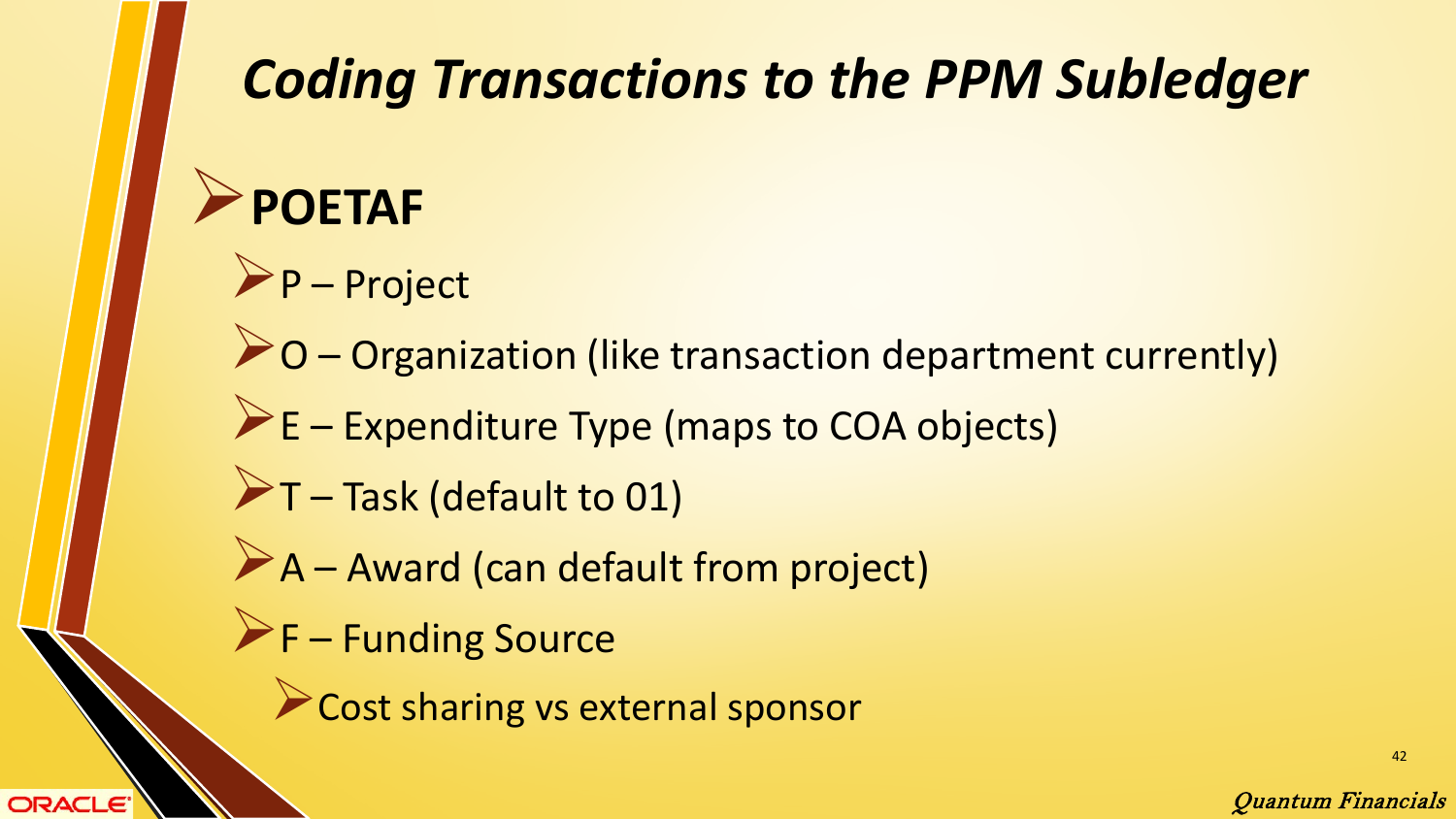### *Mapping PPM Costs to General Ledger*

- Expenditure Type determines object
- Attributes on the projects and awards determines the remaining COA values
	- **Done project, one mapping**

**ORACLE** 

- Project/Award detail will not be in the general ledger
	- Summary will be at the Source/Function/Organization/Purpose??? level
- Cost share funding accounting in general ledger is still to be determined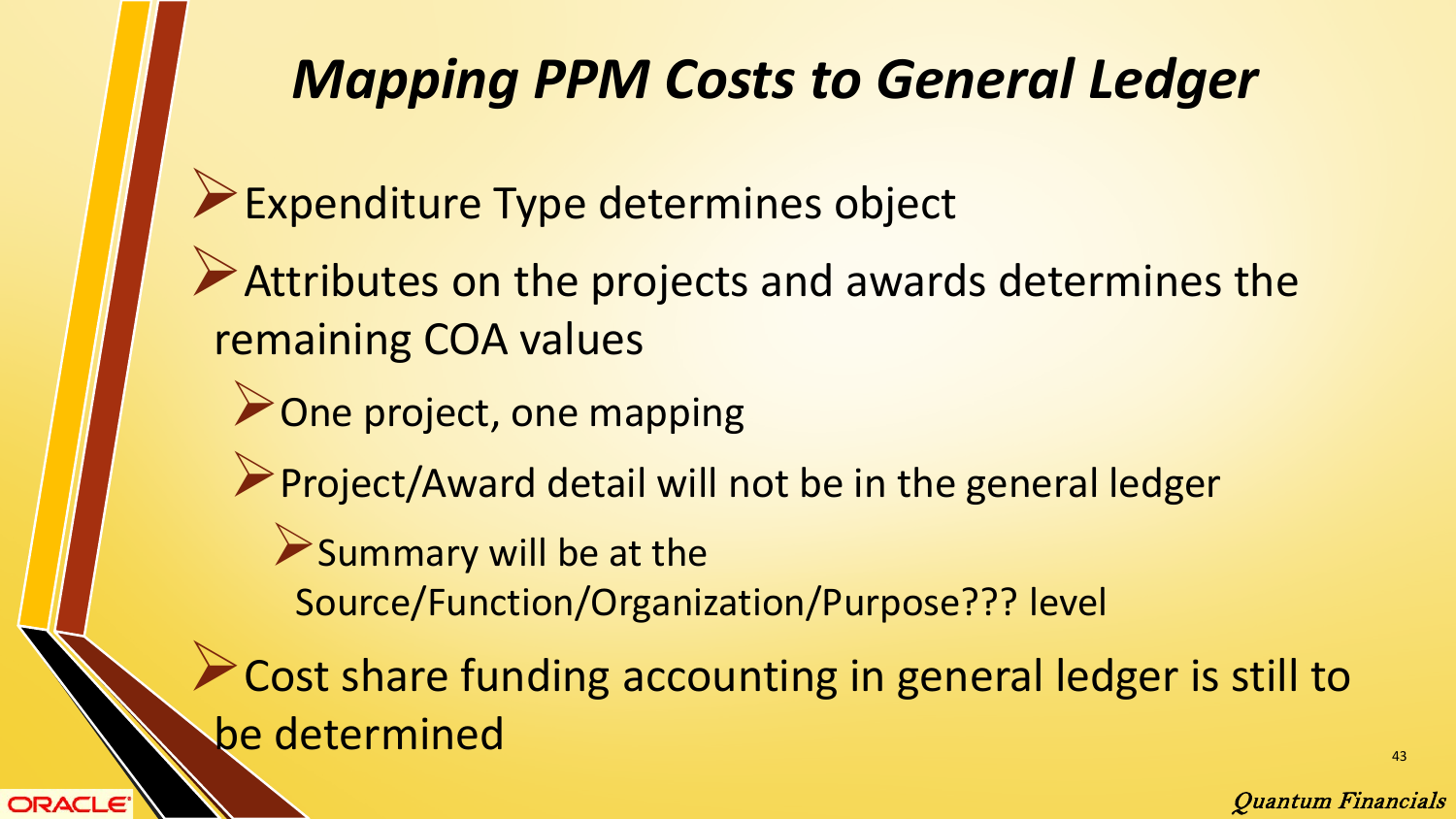

44

Quantum Financials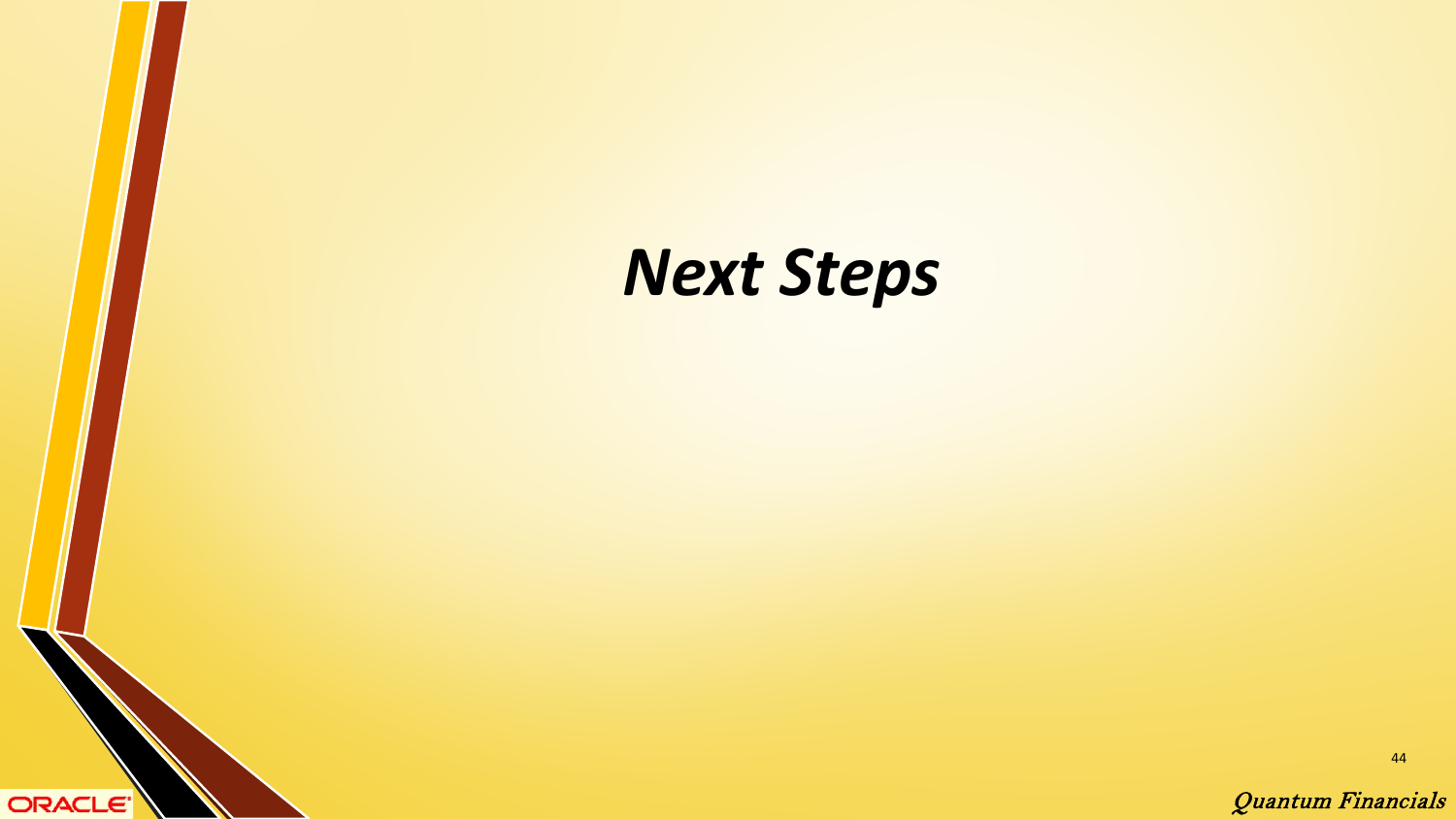#### *Next Steps*

Run Project by Dept Report

**ORACLE** 

Analyze current use of each project and determine how you get to a unique account if required

**Example 2 Contact us if you need assistance** 

Quantum Financials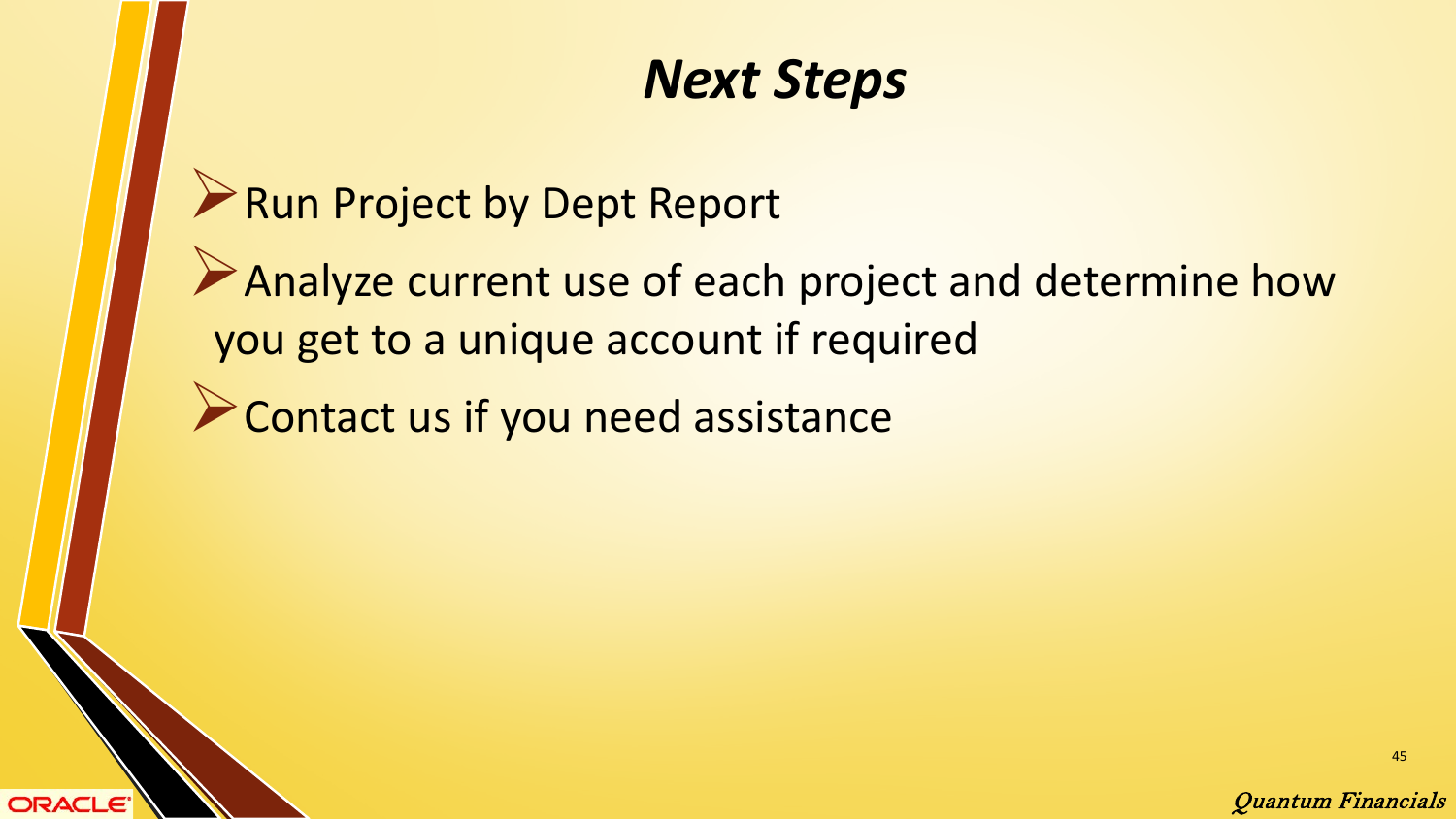#### *Next Steps*

- Close old projects that you don't use anymore
	- A Make sure there are no balances or outstanding activity that you expect to be hitting the project
	- $\triangleright$  If there are any balances, they will need to be moved off accordingly
	- Send Andy Flerlage an email with the projects you would like to get rid of
	- Andy will check the projects to ensure they can be closed and then take the necessary steps to deactivate them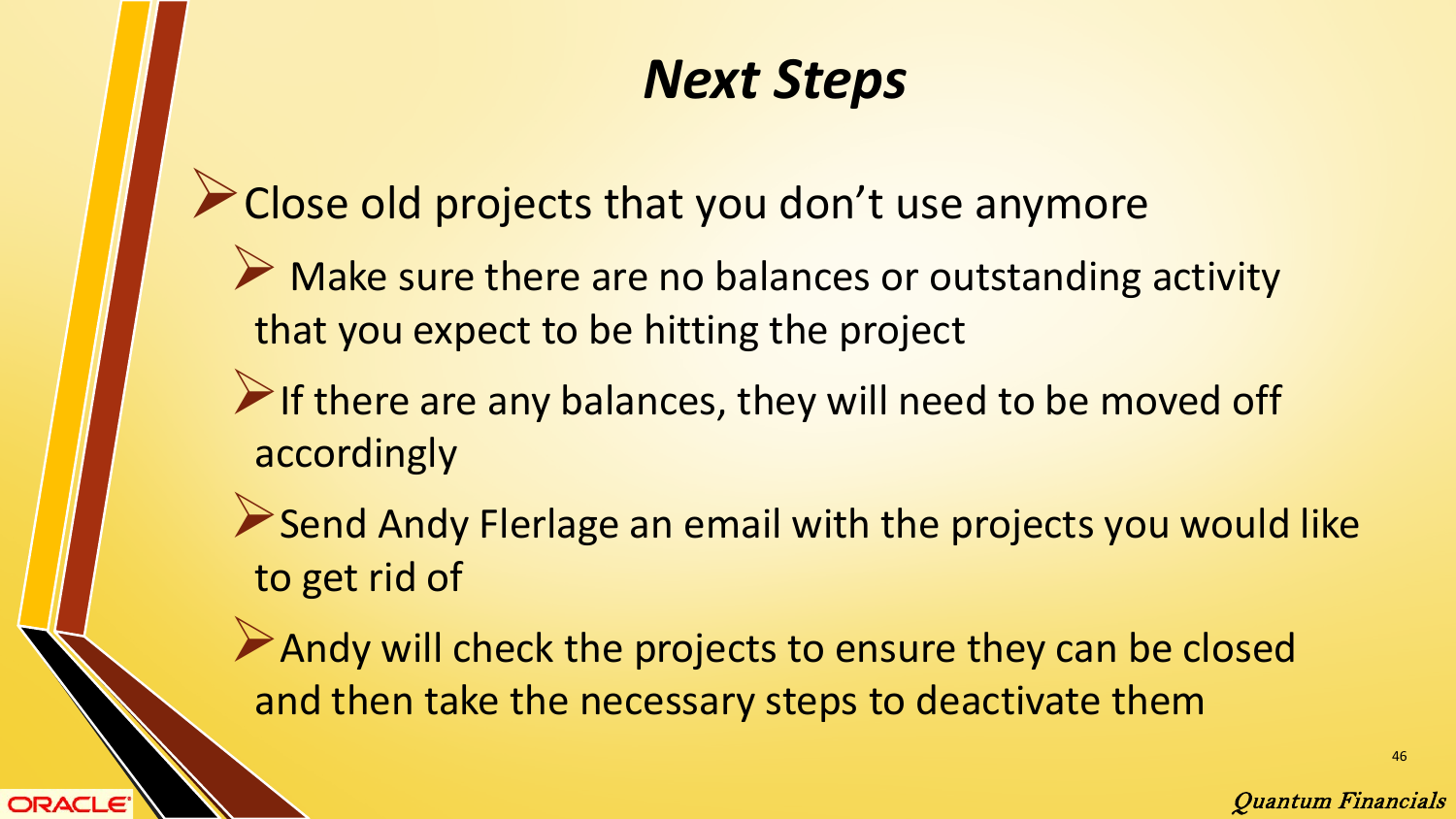#### *Next Steps*

The next time we reach out will be for a final mapping exercise- best guess will be sometime in March

At that time we will need you to give us the specific mapping of eUMB projects to Quantum accounts

This is your opportunity to get a head start